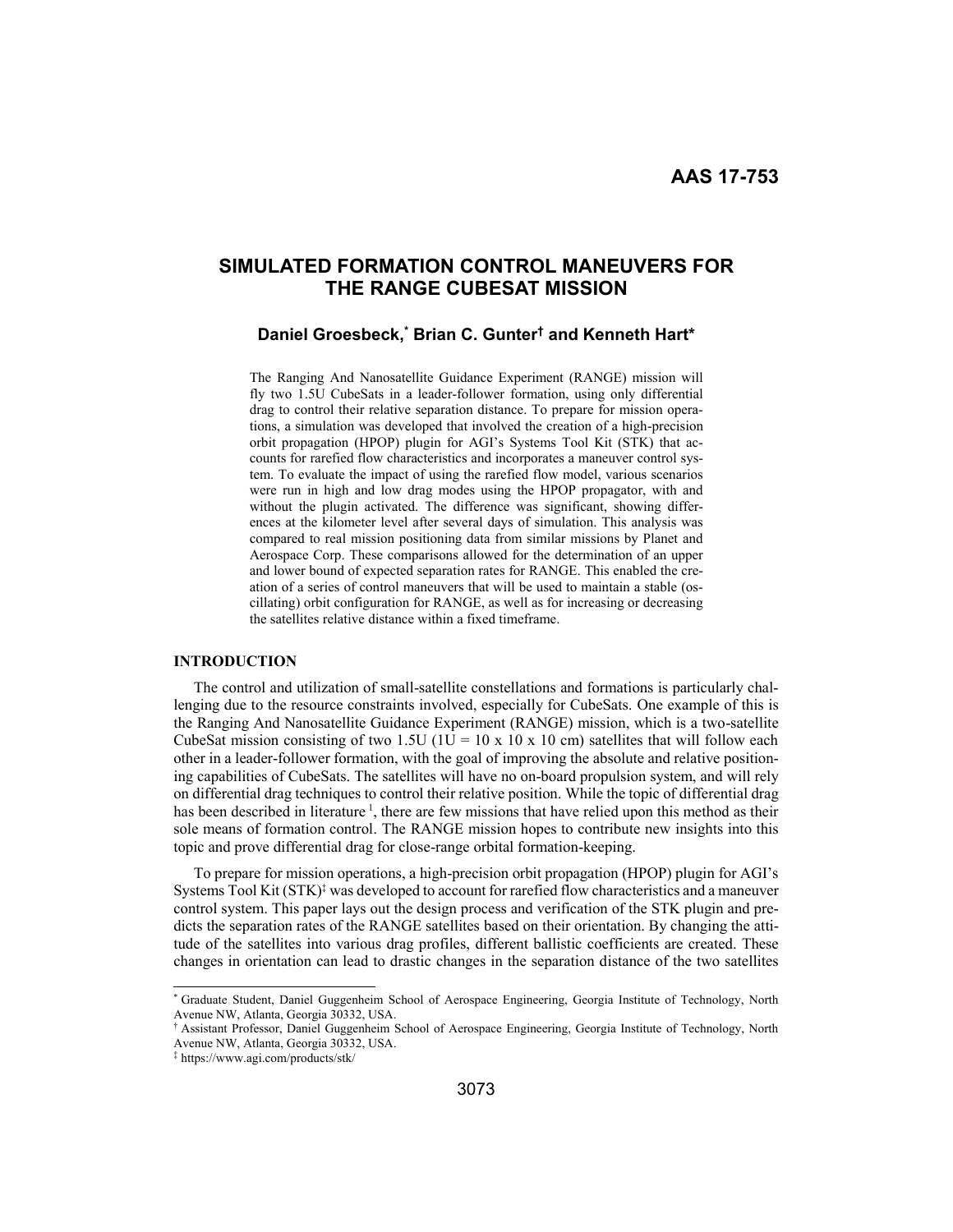over a short time interval. When these satellites are in low Earth orbit the potential drag is small, but accumulates over time. This drag effect can be useful for small satellites at low altitudes, such as the RANGE satellites, because it enables mission planning maneuvers without an onboard propellant system. By making changes in the orientations of the two satellites, the linear distance between them can either be expanded or decreased depending on what the mission requires.

The plugin uses a rarefied aerodynamics database for the RANGE satellites that was generated using the Direct Simulation Monte Carlos (DSMC) method to calculate the expected forces that the RANGE satellite would experience in any orientation<sup>2</sup>. Currently, STK is unable to perform the types of calculations that would enable small satellites to be able to reliably plan for maneuvers using differential drag due to changes in orientation. For the HPOP propagator, STK relies heavily on the user inputs for mass, M, cross-sectional area, A, and the drag coefficient, C<sub>D</sub>, to calculate a ballistic coefficient, BC. The primary problem with this model is that the cross-sectional area and the drag coefficient will be constantly fluctuating. STK currently accepts these inputs only as constants which does not account for varying attitude. STK does have a built-in attitude control menu where the changes in orientation could be implemented, but this control method is currently not linked to the force propagator section, so any modifications would not actually affect the required transformation of the ballistic coefficient that would be required. For these reasons, this plugin is an accurate way to predict the behavior of a small satellite without onboard propulsion that will be performing maneuvers by just shifting orientation.

The initial sections of this paper will discuss the creation of the plugin and its integration into STK, to include the comparison of the simulated data from the plugin to positioning data available for Planet's Flock 1c satellites and the Aerospace Corporation's AeroCube-6 satellites. model comparison was done analyzing the results of the plugin against data generated using STK without the plugin while using a constant ballistic coefficient. These results are then used to estimate various differential drag scenarios for the RANGE mission, and the corresponding maneuvers required to increase or decrease the satellite's relative distance. Lastly, the potential for using these data to explore autonomous formation control operations is explored. The experiments were useful in generating reliable upper and lower bounds for separate rates that will be incorporated into RANGE's mission operations plan, to include autonomous control experiments.

## **METHODOLOGY**

#### **Plugin Development**

For this plugin, the first step was to adapt the tables of data relating to the force that would be expected on the satellite for any given orientation and altitude. For the function to work, it requires two types of inputs, the direction of the freestream flow in vector format and the atmospheric density at the specific instant of propagation. Obtaining the atmospheric density is simple to do as STK has provided some built-in functions for creating plugins, one of which is the ability to call the atmospheric density that STK is reading at the point of propagation for whichever atmospheric density model that is being used. In this paper, the Jacchia-Roberts model was used as it is among the more accurate models that comes standard with STK.

Getting the direction of the freestream velocity in the body-fixed frame was more difficult. Among the functions that STK provides is one that will acquire the velocity of the spacecraft in an Earth-Centered Inertial, ECI, frame. Since the spacecraft is small enough and has a high enough altitude, the freestream velocity was comfortably assumed to be in the direct opposite direction of travel, i.e. no wind. This vector was then converted from the ECI frame to a local vertical local horizontal, LVLH, frame. Changes in orientation would be modified to have an inverse effect in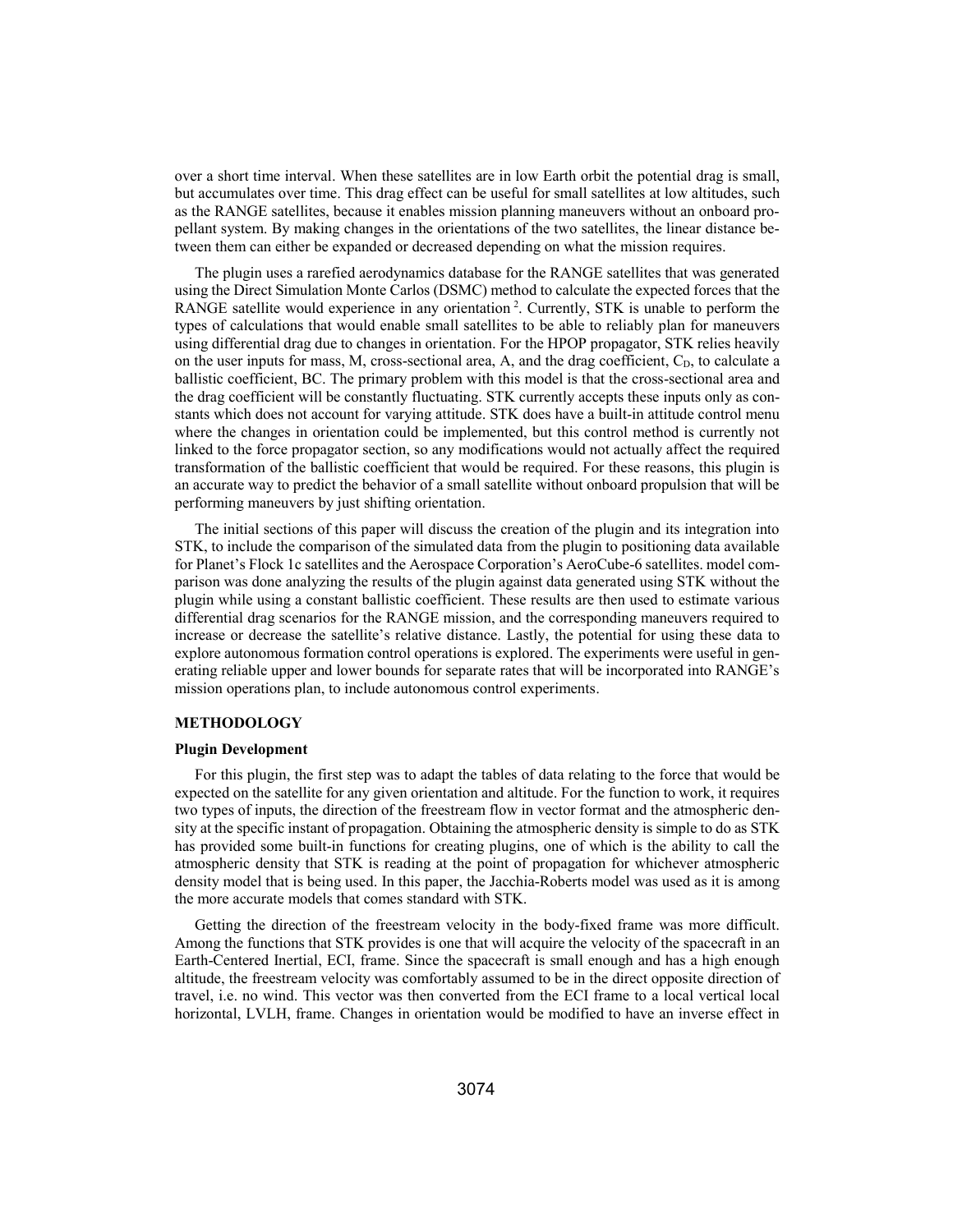the change in direction of the freestream flow. With the velocity vector known, it could be incorporated into the data tables function which, when combined with the atmospheric density, would create the aerodynamic force vector. The force would then be returned to the plugin where it would be transformed back into an ECI frame and modified to be expressed as a force on the satellite. STK would then need this converted into an acceleration vector, so the vector would be divided by the mass of the spacecraft.

The primary obstacle to this approach is the control of the spacecraft itself for maneuvers. It has already been mentioned that STK is unable to use attitude controls to direct the HPOP propagator. To work around this problem, a separate function with the plugin was created. Since the plugin was run as an open-loop system for each iteration of the propagator the attitude controls would have to be partially independent. The solution was to have the plugin call a function that would grab all the date and time fields for this iteration of the propagator and would converted into a usable timestamp. A maneuver schedule could then be designed and would have timestamps for when the maneuver was intended to begin. Because the propagator is optimized, the time steps would not always be of the exact same increments. The attitude function that was designed to check the current iteration time against the maneuver list and if the time fell between two specific maneuver times it would perform the maneuver in the earliest time slot. Table 1 is a sample schedule that was created. A maneuver number was created to keep track of the sequence and the time that a maneuver was to be initiated came in the next column. This timestamp was created to be the last two digits of the year, the day of the year, and the hours and minutes of the day in military time. The first entry always needed to be at or before the scenario in STK was started to avoid errors. This would be the default starting orientation of the spacecraft. The last column is for the new orientation angle. The zero-degree orientation angle is set to be in the highest drag mode, where the spacecraft has the largest cross-sectional area normal to the freestream flow. This angle also has the spacecraft in an orientation where the antennae would be nadir facing. An orientation angle of 90° would place the spacecraft in its lowest drag profile, where the solar arrays would be facing away from Earth and the antennae would be on the opposite side of the spacecraft from the freestream flow. The last timestamp maneuver should also be beyond the expected lifespan of the satellite to avoid errors.

When creating this version that the plugin would utilize other factors had to be considered. The biggest change was the slew rate of the spacecraft. Since 90° change in orientations could not be assumed to be instantaneous, the change in orientation had to be implemented incrementally. A drawback of the timestamp design was that it was limited to one minute time step increments. For the case of the RANGE satellites, this fidelity was determined to be adequate and no finer elements were added. The C++ code was completely generated through MathWorks Matlab<sup>§</sup> from the data that would be provided in Table 1. An assumed slew rate of 10° per minute was implemented and Table 2 is the table of data that the plugin would use, once converted to the appropriate C++ code.

| Maneuver Number | Time (YYDDDHHMM) | New Angle $(°)$ |
|-----------------|------------------|-----------------|
|                 | 171211200        |                 |
|                 | 171211205        | 90              |
|                 | 202891200        | 90              |

**Table 1. Sample Maneuver Schedule with a Timestamp and the Desired Orientation in Degrees.** 

l

<sup>§</sup> https://www.mathworks.com/products/matlab.html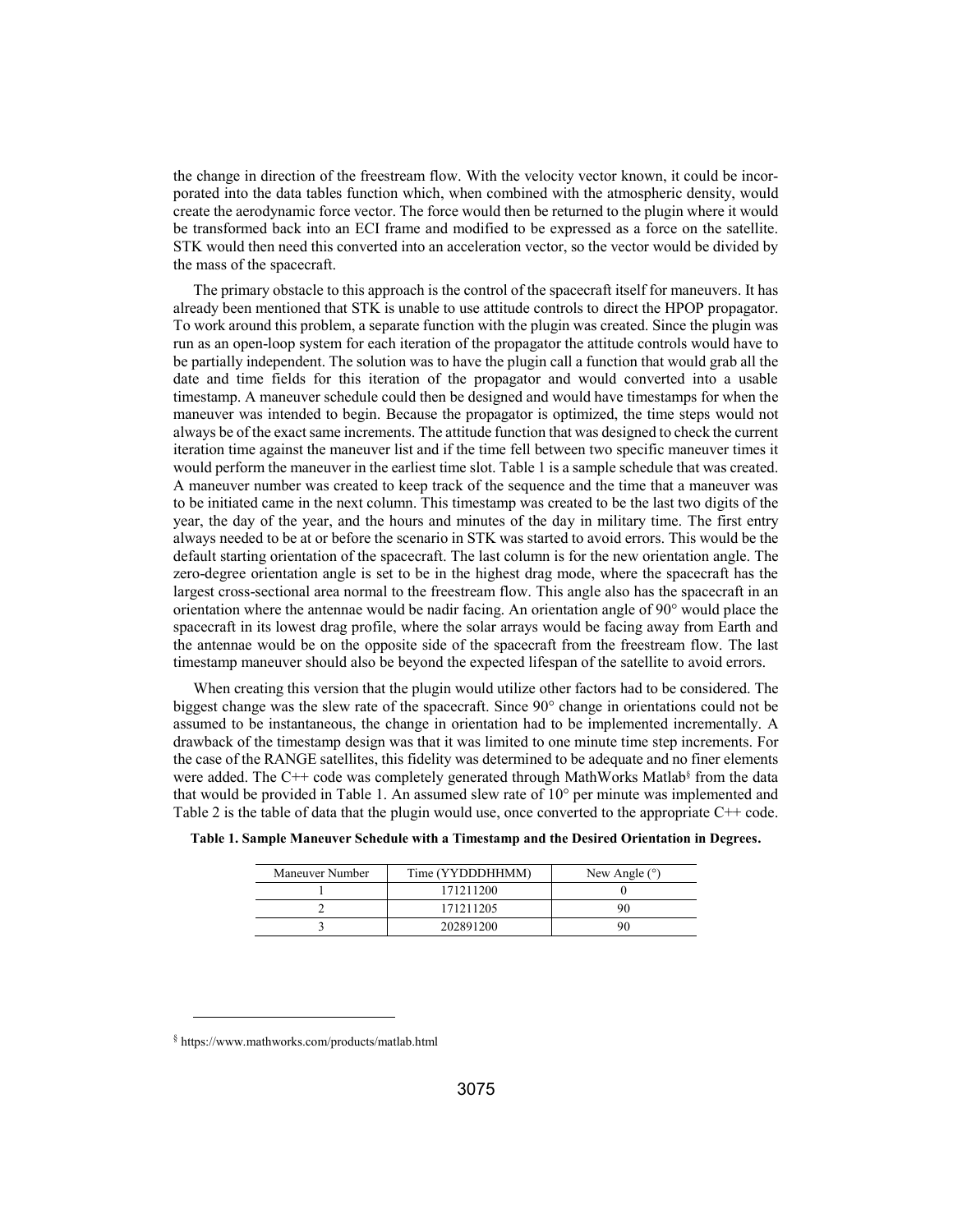| Maneuver Number    | Time (YYDDDHHMM) | New Angle $(°)$ |
|--------------------|------------------|-----------------|
|                    | 171211200        |                 |
| $\mathfrak{D}$     | 171211205        | 10              |
| $\mathfrak{D}_{1}$ | 171211206        | 20              |
| $\mathcal{D}$      | 171211207        | 30              |
| $\mathcal{D}$      | 171211208        | 40              |
| 2                  | 171211209        | 50              |
| $\mathcal{D}$      | 171211210        | 60              |
| $\mathcal{D}$      | 171211211        | 70              |
| $\mathfrak{D}$     | 171211212        | 80              |
| $\mathfrak{D}$     | 171211213        | 90              |
| ٦                  | 202891200        | 90              |

**Table 2. Maneuver Schedule that the Plugin Reads, Taking into Account Slew Rates.** 

A limitation of this method was that all the attitude controls needed to be generated in C++ and each maneuver schedule needed to be implemented directly into the hard code of the plugin for each planned scenario. Measures were implemented so that up to two satellite maneuver schedules could be implemented, one for each satellite. The problem currently is that each maneuver schedule needs to be modified in the hard code for each planned scenario. This situation is inefficient and requires each maneuver schedule to be stored for later use, otherwise it will be overwritten.

## **RANGE SATELLITE MODEL COMPARISON ANALYSIS**

A model comparison contrasting the results of the plugin against the outputs of the same satellites using only the HPOP propagator with no plugin and constant  $C<sub>D</sub>$ , A, and M values was performed. This was done to see how much of a difference in position, drag, and drift rates would be observed between the predictive model using rarefied flow characteristics and the standard STK HPOP model. To perform the model comparison analysis, two RANGE satellites were put into an STK scenario with identical orbital elements. One satellite was placed in the maximum high drag mode, labeled RANGE HD, and one was placed in the maximum low drag mode, labeled RANGE LD. These satellites were propagated using the plugin that had been created. A second set of satellites was added that would have all the exact same characteristics of the first two satellites, but these two would operate without the plugin. To match the characteristics for the orbits, the two satellites that were not using the plugin had to have extra data entered into the force model. The satellite mass was the same as entered before, but the drag coefficient and area to mass ratio were two numbers that each satellite needed to be manually entered into STK when the plugin was not in use. For the plugin, these values are set to zero since all calculations relating to these values is handled within the C++ code.

While it was important to see how far the satellites separated depending on the type of model used, it was more necessary to evaluate the separation rate between the high and low drag satellites in each model and to see if there was any difference. Figure 1 is the linear separation distance between the high and low drag satellites as measured using the left axis over a 48-hour period. While the two plots appear to be very similar, the difference between the two grows to about 1000 meters by the end of the simulation period as observed on the right axis. This means that in a short order of time the distance between the satellites could be very different than the expected result.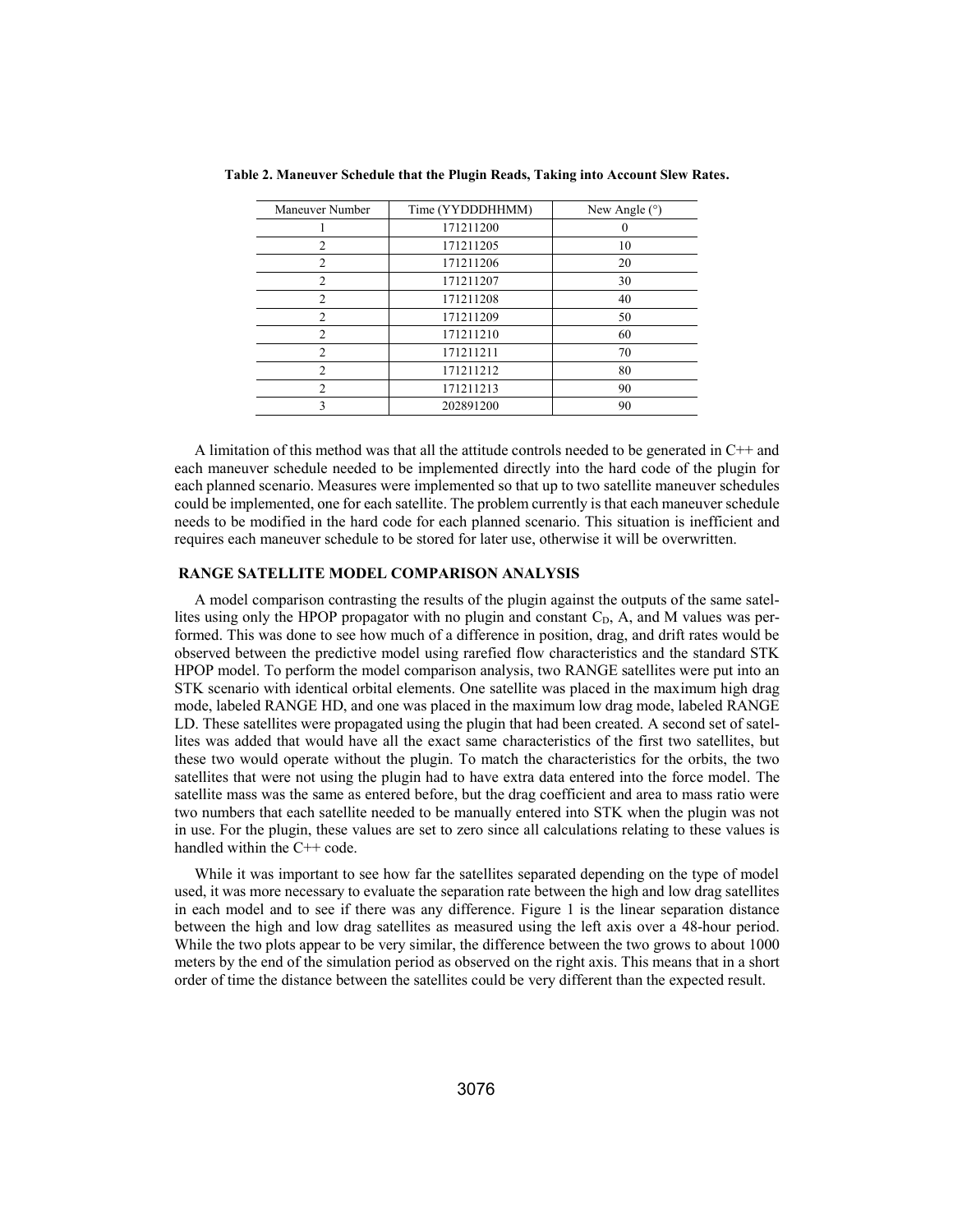

**Figure 1. The Left Axis is the Linear Distance between Satellites for Each Mode and the Right Axis is Difference in Distance between these Two Models, Represented by the Green Plot.** 

## **RANGE MANEUVER ANALYSIS**

To analyze different STK maneuvers, various base orientations were input into the C++ code to find the separation rates under initial conditions. For each scenario, no kickoff force was applied, leaving the increase in linear separation distance to be reliant on only the change in orientation. Figure 2 is a computer-generated image of one of the RANGE satellites with the axis attached. For the base orientation, the x axis is the in-track direction, the y axis is the cross-track direction and the z axis is the nadir pointing direction. This orientation allows the satellites' antennae to be pointing at the earth for maximum earth-bound communication. The limitation of this orientation is that this is the highest drag mode that the satellite will observe. For the purposes of this mission, this orientation is considered the 0° orientation with all attitude rotation being about the y axis.



**Figure 2. Computer Image of the RANGE Satellite Orientation where x is the In-Track Direction, y is the Cross-Track Direction and z is Nadir Pointing.**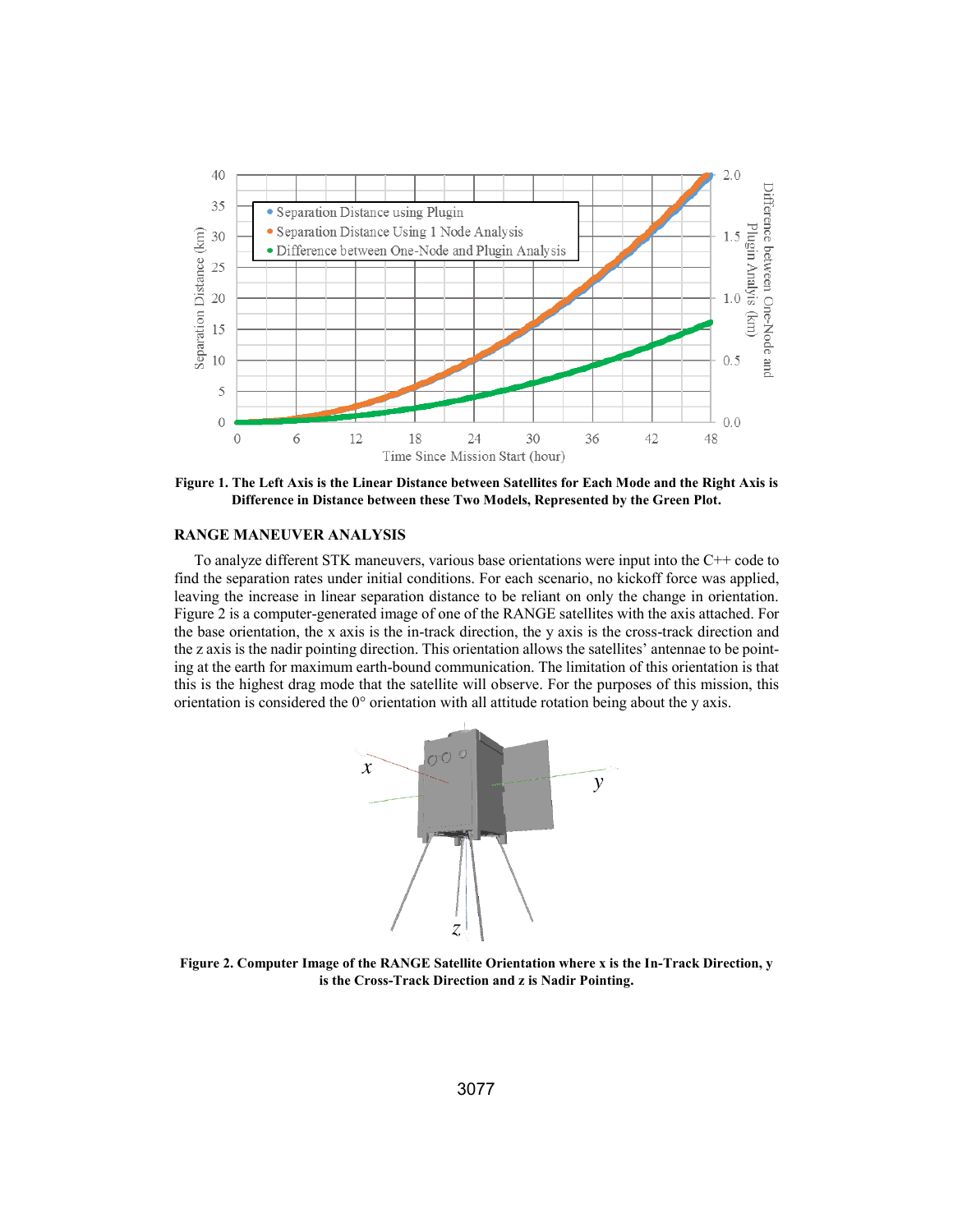To test for acceleration rates one satellite was in a fixed high drag mode orientation and the other satellite's orientation was varied between -90 $^{\circ}$  to +90 $^{\circ}$ . These scenarios were run at 15 $^{\circ}$  increments. Additionally, between  $-15^{\circ}$  and  $+15^{\circ}$  scenarios were run at  $3^{\circ}$  increments to get a better understanding of the relative acceleration rates between the satellites if only small adjustments were needed. Figure 3 is a plot of the linear distance between the satellites as a function of time for a few of the scenarios run. The data was processed at 1 minute increments since this was the highest fidelity that the plugin program had and was computed using STK's chain tool. The results were as expected, with the greatest change in orientation angle having the greatest separation distance over time. It should be noted that the change in distance can be very fast with the higher change in degrees, seeing a distance of 200 kilometers in just a few days.



**Figure 3. Linear Distance between the Two Satellites as a Function of Time with One Satellite in a Fixed, Maximum High Drag Orientation and the Other Satellite in Varying Degree Changes.** 

To compute the acceleration rates each scenario was plotted and fitted with a trendline. For each scenario, a second order polynomial fit was nearly exactly matched. The only problem was with the -9° change in orientation, where the high drag satellite was very early on overtaken by the trailing satellite. This cannot be fully explained at this time, though it is theorized that the combination of the drag force and a small downward force due to the angle of attack may cause a slightly faster descent in altitude than the high drag satellite sees purely due to drag. Figure 4 is a plot with the linear separation distance between the high drag satellite and the second satellite in a pure low drag orientation of +90°.

As can be observed in Figure 4, the second order polynomial fit is a very close match to the curve. With this test performed, a second order polynomial curve was generated through linear least-squares regression. Once the equation was known, the second derivative was taken to find the acceleration. This was repeated for each scenario and Table 3 is the relative acceleration rate that was computed for each change in degree. Not included in the table is a 0° change since this output showed no change in distance, as was expected. The maximum relative acceleration rate was at +90 $^{\circ}$  and -90 $^{\circ}$ , with a rate of approximately 2.60 x 10 $^{\circ}$  m/s<sup>2</sup>.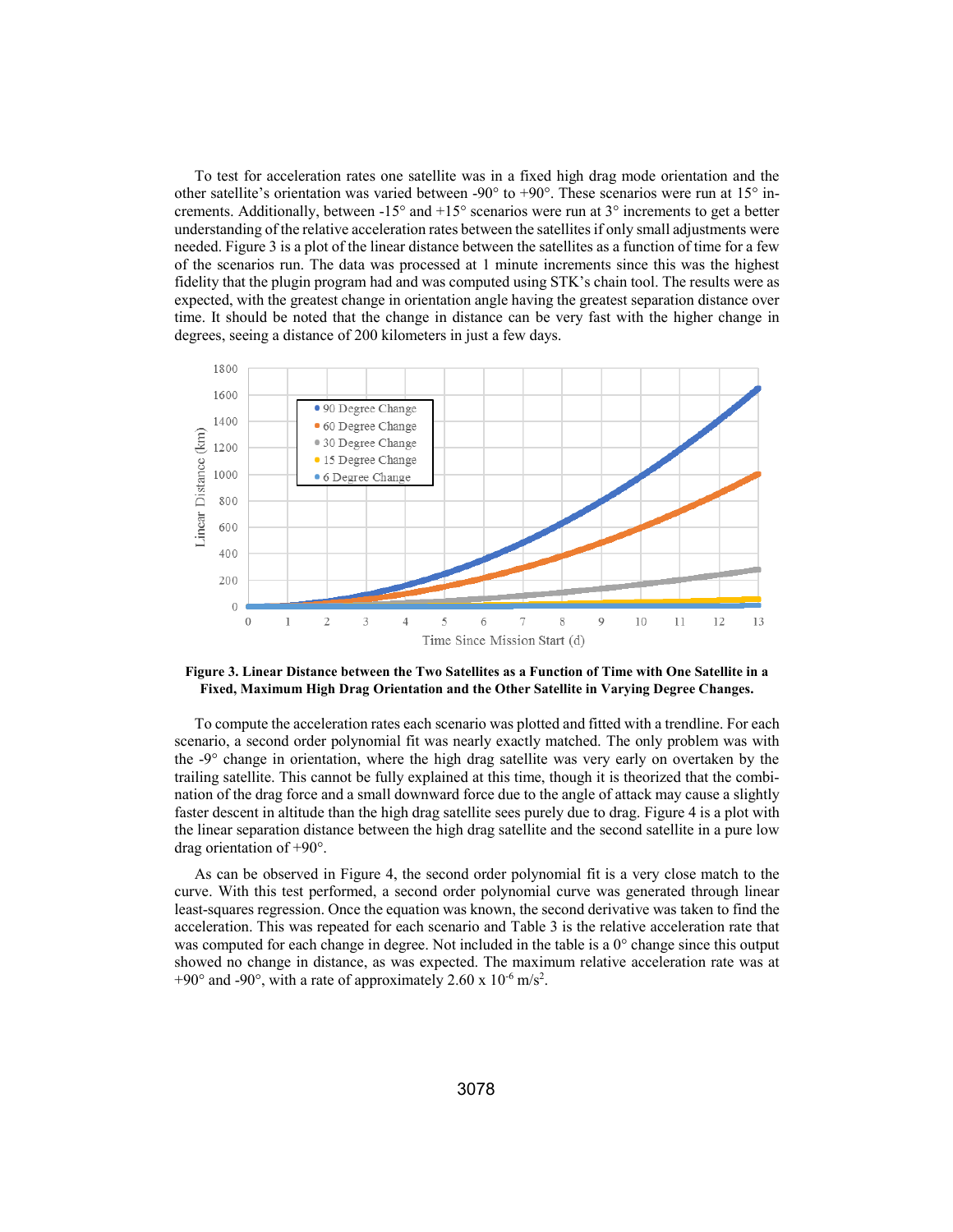The results of the relative accelerations in Table 3 were then plotted in Figure 5. The relative acceleration rates were found to have greater affect the greater the change in orientation angle with the rates between  $-15^{\circ}$  and  $+15^{\circ}$  having very minimal change in acceleration rate.



**Figure 4. Linear Distance between Two Satellites as a Function of Time where One Satellite is in the Maximum High Drag Orientation and the Other Satellite is in the Maximum Low Drag Orientation.** 



**Figure 5. Relative Acceleration Rates as a Function of Change in Degrees from the Maximum High Drag Orientation Angle.**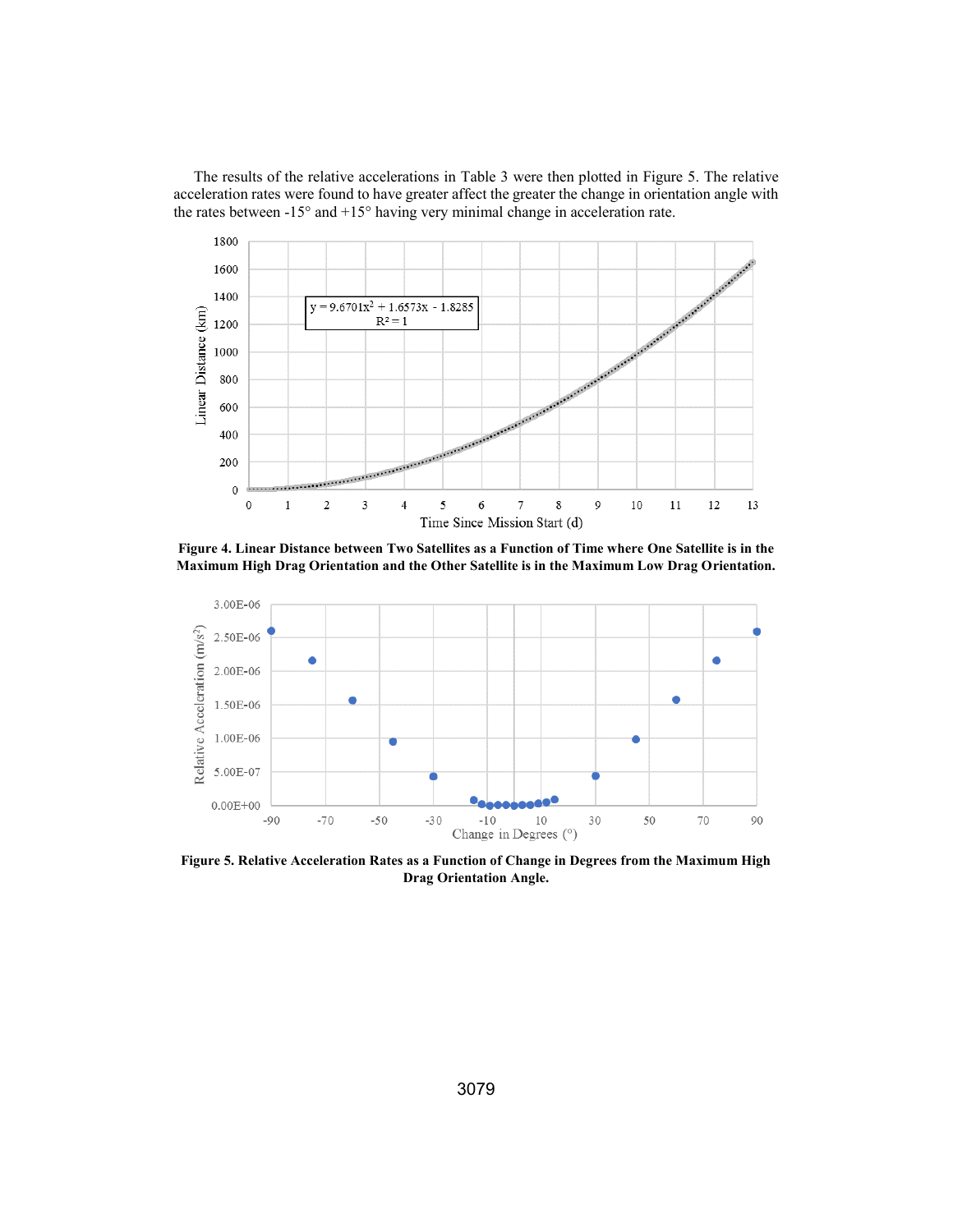| Change in     | <b>Relative Acceleration Rate</b> | Change in     | <b>Relative Acceleration Rate</b> |
|---------------|-----------------------------------|---------------|-----------------------------------|
| Degrees $(°)$ | $(m/s^2)$                         | Degrees $(°)$ | $(m/s^2)$                         |
|               | 3.12E-09                          | $-3$          | 5.17E-09                          |
| 6             | 1.19E-08                          | -6            | 4.80E-09                          |
| 9             | $2.61E-08$                        | -9            | 1.04E-09                          |
| 12            | 4.91E-08                          | $-12$         | 2.13E-08                          |
| 15            | 8.88E-08                          | $-15$         | 7.48E-08                          |
| 30            | 4.43E-07                          | $-30$         | 4.29E-07                          |
| 45            | 9.78E-07                          | $-45$         | 9.52E-07                          |
| 60            | 1.58E-06                          | $-60$         | 1.56E-06                          |
| 75            | 2.17E-06                          | $-75$         | 2.16E-06                          |
| 90            | 2.59E-06                          | $-90$         | 2.60E-06                          |

**Table 3. Relative Acceleration Rates as a Function of the Change in Degrees from the Fixed High Drag Orientation Satellite.** 

## **COMPARISON OF RANGE DATA WITH OTHER CUBESAT MISSIONS**

For verification purposes three different scenarios were evaluated. The first was to examine the expected separation rates between Planet's Flock satellites, which operate at a higher, circular, orbit than the RANGE satellites and used higher ballistic coefficient ratios for their maneuvers. The second scenario was the evaluation of Aerospace Corporation's AeroCube-6 which operated at a higher, slightly oblong, orbit with much smaller ballistic coefficient ratios. By analyzing these two scenarios, an approximation of separation rates could be observed with the theory that RANGE's separation rates should be relatively close.

#### **Planet's Flock Satellite – Analysis**

Planet used differential drag by changing Flock satellite orientations to create various drag profiles so that these satellites could achieve different orbital characteristics. Data was gathered primarily from figures Planet has provided for their 1c series satellites.<sup>3</sup> Within "Orbit Determination and Differential-Drag Control of Planet Labs CubeSat Constellations" Figure 8\*\* is the theoretical separation distance as a change in Earth-centered relative angle from a reference spacecraft and Figure 9\*\* is the actual change with differential drag maneuvers applied. From Figure 8 a baseline of the relative velocity that two spacecraft were making without any drag maneuvers was calculated. Since this would be used to verify the next step, which compares relative velocities after a change in the drag profile, it was important to choose a satellite where these calculations would be the most easily viewed. For this reason, satellite 0905 was evaluated for comparison to the reference satellite 090C. To gauge the separation rate, the slope of the line was calculated. This was done in three sections, each starting when satellite 0905 had a zero-degree difference in relative orbit to satellite 090C. A starting time was approximated and an ending time was chosen to most easily measure a new Earth-centered relative angle. From these approximations, a total time of measurement was taken in seconds. This data is in Table 4.

-

<sup>\*\*</sup> https://arxiv.org/pdf/1509.03270.pdf, Page 12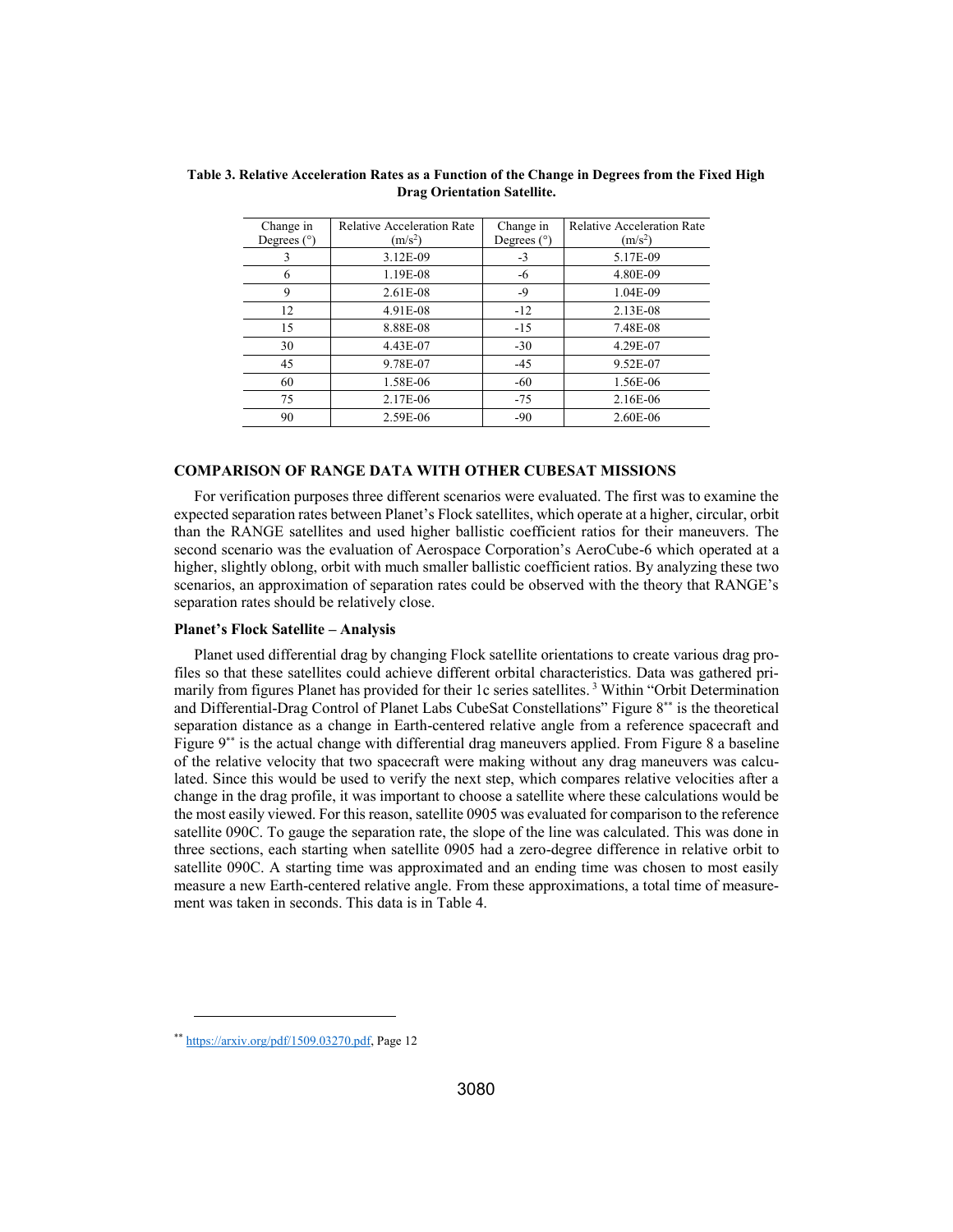| Flock ID $#$ | Start $(°)$ | End $(°)$ | Total $(°)$ | <b>Start Date</b> | Total Time (Davs) | Total Time (s) |
|--------------|-------------|-----------|-------------|-------------------|-------------------|----------------|
| 0905         |             | 56.25     | 56.25       | June $20th$       | 43                | 3715200        |
| 0905         |             | 100       | 100         | Sep $25th$        | רר<br><u>.</u>    | 2332800        |
| 0905         |             | 100       | 100         | Dec $28th$        | ີ<br><u>.</u>     | 2332800        |

**Table 4. Calculations of the Change of Degrees from a Set Satellite and Calculations of the Time Period for Satellite 0905.** 

The next step was to calculate the total distance that satellite 0905 traveled from satellite 090C's frame of reference. In Table 4, the total degree change was noted and this was used to make an approximation for distance. It was given that the Flock satellites would be at an approximate altitude of  $620<sup>4</sup>$  when their orbit began. This was added to the radius of the Earth and converted to meters and is the radius, R, value used. To find the distance traveled between satellites, the circumference of a circle at that altitude was calculated and was multiplied by the change in degrees over 360. This value was now the total in-track distance covered and was divided by the time previously found to find the relative velocity. The values were then averaged to get closer approximation of the velocity. Table 5 is the total values that were found through these calculations and a relative velocity of this satellite with no orbital maneuvers was found to be approximately 5.20 m/s.

**Table 5. Calculation of the Distance Traveled, Relative Change in Degrees and the Relative Velocity of Satellite 0905 to Satellite 090C for the Three Time Periods in the Previous Table.** 

| Flock ID $#$ | Distance Traveled (m) | Relative Change $(^{\circ}/s)$ | Relative Velocity (Slope) (m/s) |
|--------------|-----------------------|--------------------------------|---------------------------------|
| 0905         | 19084084              | 4.2057E-05                     | 5.1368                          |
| 0905         | 12213814              | 4.2867E-05                     | 5.2357                          |
| 0905         | 12213814              | 4.2867E-05                     | 5.2357                          |
|              | Average               | 4.2597E-05                     | 5.2027                          |

The importance of this step was that when the next stage of calculations were made a comparison could be made to the non-maneuver portion to verify that the values were relatively accurate. This would involve a smaller sampling area and the risk of error was increased. Figure 9†† from the Planet paper shows the orbital spacing of the Flock satellites relative to the 090C satellite. The blue lines are periods where differential drag maneuvers were performed.

Figure 8 and  $9^{\ddagger\ddagger}$  were overlaid each other to generate a new image and was then used to best approximate the change in relative distance as a function of time due to an orbital maneuver that changed due to the drag potential. From this image, a change in velocity over a change in time can be used to calculate the acceleration from the differential drag. Again, satellite 0905 was used for this test as it had a long period for its orbital maneuver and, therefore, should decrease the potential for error. It is unfortunately not known to what extent the change in drag was achieved or what the ballistic coefficients during this time were. Table 6 is the calculations that were made to find the distance that would be traveled by a satellite during a time period where both a maneuver was performed and where there was no maneuver performed. From this, the slope of each line was calculated and the difference between the starting and ending Earth-centered relative angles was approximated. This enabled the calculation of a relative velocity for this satellite depending on which mode it was in. Table 7 then shows that value in the difference for the expected distance.

l

<sup>††</sup> https://arxiv.org/pdf/1509.03270.pdf, Page 12

<sup>‡‡</sup> https://arxiv.org/pdf/1509.03270.pdf, Page 12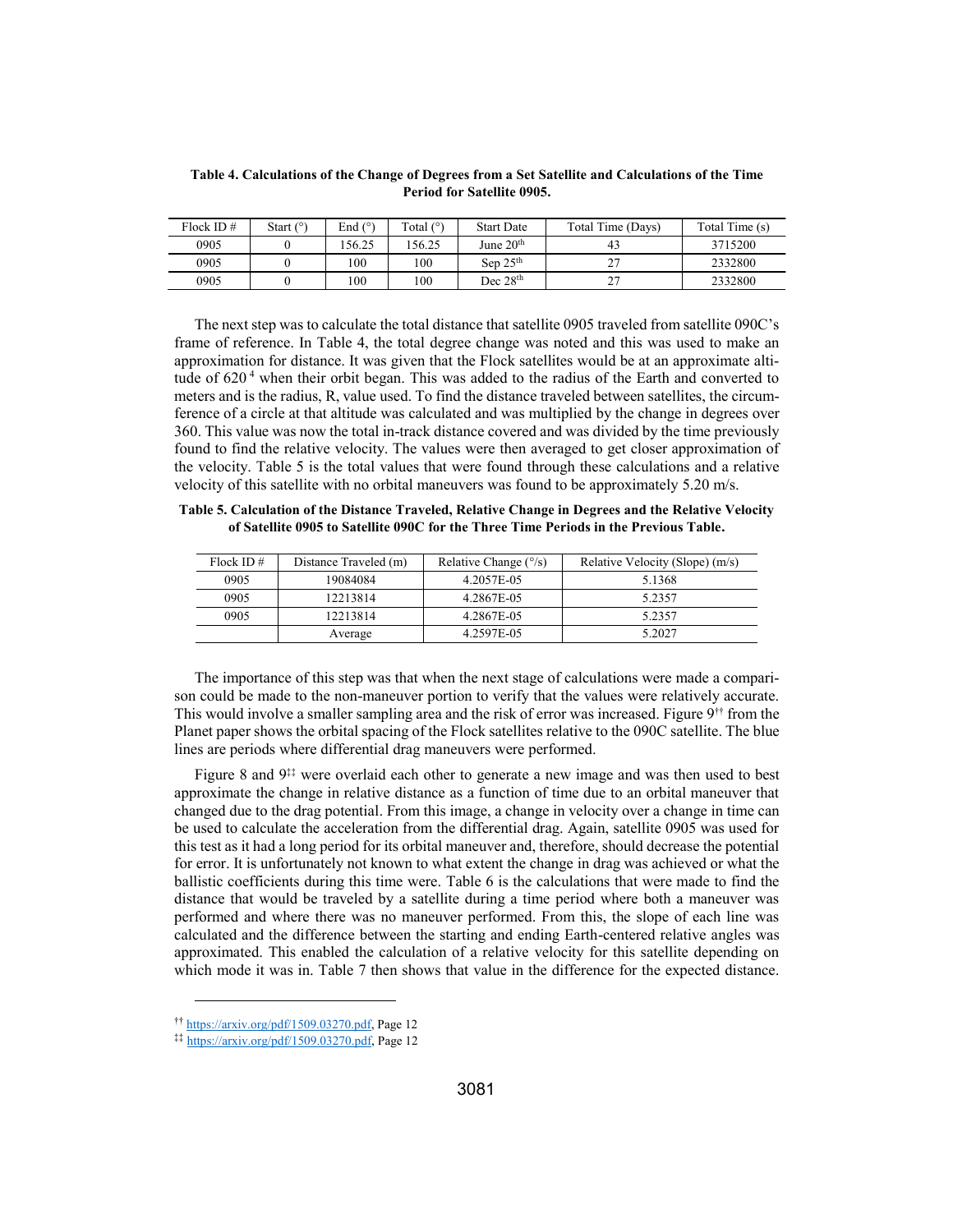This was then divided by the time it took to make the maneuver to give a change in relative velocity. The final step was to divide the relative velocity by the time the maneuver took, which gave a relative acceleration rate of 5.35 x  $10^{-7}$  m/s<sup>2</sup>.

**Table 6. Calculations of Flock Satellite 0905 During the Same Time Period, Making Comparisons between a Non-Maneuver Trajectory and a Maneuver Trajectory.** 

| Flock | Start | End $(°)$ | Total      | <b>Start Date</b>    | Total Time | Distance     | Relative              | Relative         |
|-------|-------|-----------|------------|----------------------|------------|--------------|-----------------------|------------------|
| ID#   | 70,   |           | /٥١        |                      | Davs)      | Traveled (m) | Change $(^{\circ}/s)$ | Velocity $(m/s)$ |
| 0905  | 100   | 56.25     | 56.25      | Jul 16 <sup>th</sup> | lб         | 6870270      | 4.069E-05             | 4.9698           |
| 0905  | 93.75 | 41.625    | .875<br>47 | Jul $16th$           | 10.        | 5847363      | 3.463E-05             | 4.2299           |

|  | Table 7. Change in Distance and the Relative Distance Rate of Satellite 0905 to Satellite 090C. |  |  |  |  |  |
|--|-------------------------------------------------------------------------------------------------|--|--|--|--|--|
|  |                                                                                                 |  |  |  |  |  |

| Change in Distance (km) | Change in Relative Distance Rate (m/s) | Relative Acceleration $(m/s2)$ |
|-------------------------|----------------------------------------|--------------------------------|
| 022                     | .740                                   | 25 D. 07                       |

#### **Aerospace Corporation's AeroCube-6 – Analysis**

 $\overline{a}$ 

As a comparison study, The Aerospace Corporation's AeroCube-6 satellites were analyzed<sup>5</sup>. At 1U, these satellites are slightly smaller than the RANGE satellites, but also use differential drag to change the relative velocities between satellites. Table 8 is the parameters for this mission. It should be noted that the mass was taken from the AeroCube-4 mission<sup>6</sup>, and although the satellites are not identical they are close in size. The big difference between the Flock satellites and the RANGE satellites is the orbit that they travel in. These satellites are in a slightly elliptical orbit traveling between an altitude of 620 to 700 kilometers.

| Table 8. AeroCube-6 Characteristic Values. <sup>5</sup> |  |  |  |  |
|---------------------------------------------------------|--|--|--|--|
|---------------------------------------------------------|--|--|--|--|

| Mass of AeroCube-4 | Periapsis Altitude | Apoapsis Altitude | Inclination $(°)$ | Initial Separation |
|--------------------|--------------------|-------------------|-------------------|--------------------|
| (kg)'              | 'km)               | (km)              |                   | Velocity (km/day)  |
| $\approx 1.3$      | 520                | 700               | 98                |                    |

One of the other big differences is the ballistic ratio that is being used for the differential drag maneuvers. The satellites have an initial kick-off velocity of 12 meters per second due to a springloaded separation mechanism, as listed in Table 8. AeroCube-6 creates differential drag by doing very small changes in its orientation. From The Aerospace Corporations presentation "Flight Results from AeroCube-6: A Radiation Dosimeter Mission in the 0.5U Form Factor" Slide 14§§ has a plot of the ballistic coefficient ratio as a function of time 5. They clearly delineate the regions where they were performing differential drag maneuvers. During this time period peaks of up to 1.3 were seen, but the average appears to be at or just below 1.2 for the first maneuver. This was the period that was evaluated for comparison.

Slide  $15***$  from this same presentation is another plot provided by the Aerospace Corporation  $5$ of the separation distance as a function of time and was used in conjunction with Slide 14 for separation acceleration calculations. It appears that the differential drag maneuver was begun

<sup>§§</sup> http://mstl.atl.calpoly.edu/~bklofas/Presentations/DevelopersWorkshop2015/Gangestad\_AeroCube-6.pdf, Slide 14, "AC6: Ratio of BSTAR (AC6B/AC6A)"

<sup>\*\*\*</sup> http://mstl.atl.calpoly.edu/~bklofas/Presentations/DevelopersWorkshop2015/Gangestad\_AeroCube-6.pdf, Slide 15, "AeroCube-6: In-Track Formation since July 2014"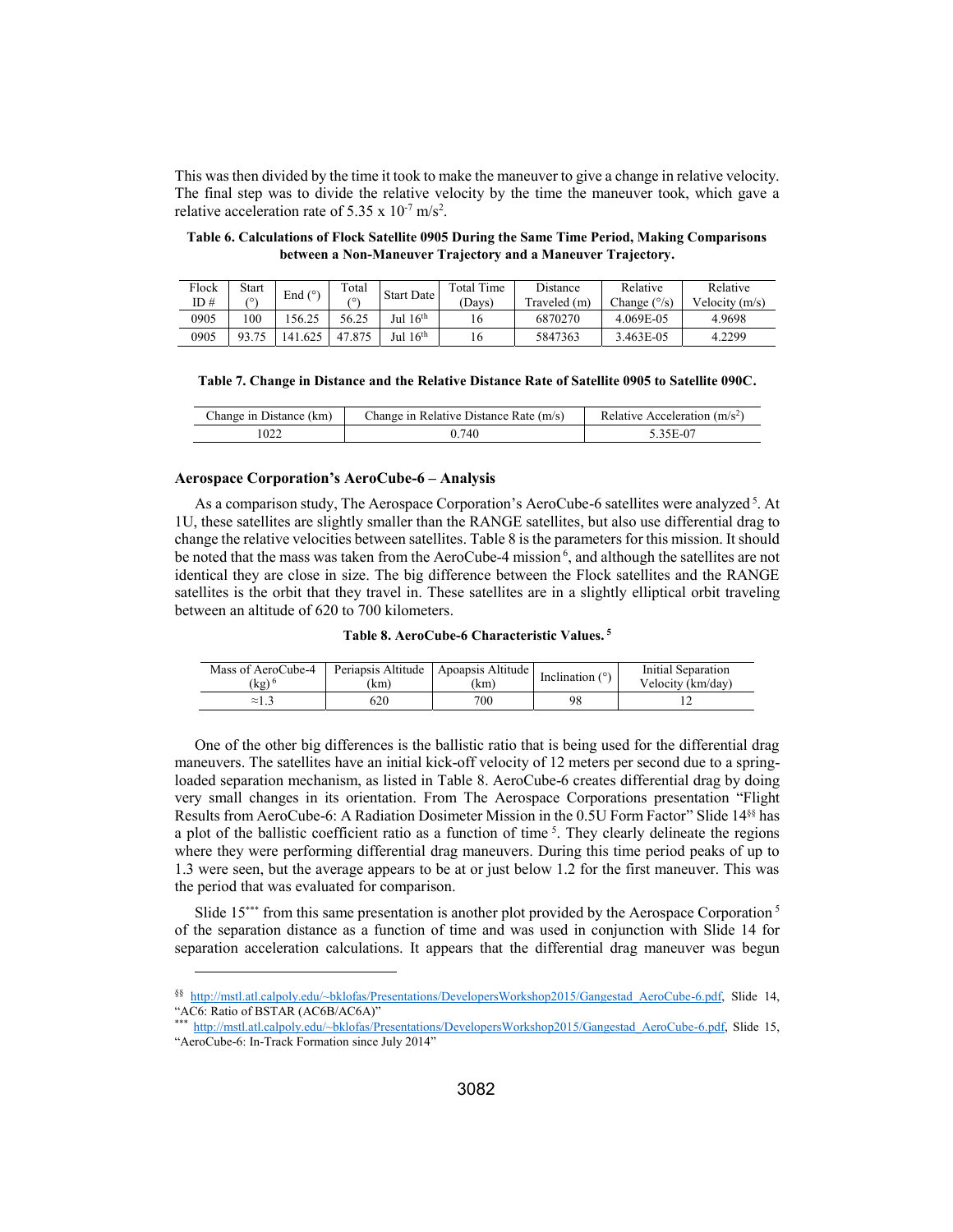around the beginning of August 2014 and continues through early to middle October of 2014. The other key date was when the separation distance reaches its peak point during this first maneuver, which is near the middle of September 2014.

The calculations to find the acceleration rate due to the differential drag is found in Table 9. The process involved the assumption that the velocity at the time the maneuver began was still at a constant 12 kilometers per day. This translates to about 0.13889 meters per second. To calculate the acceleration, the peak separation distance was used and assumes that the separation rate was zero. By taking the time in days it took to achieve this value, the relative acceleration of the second satellite could be found. This value was, approximately -3.57 x  $10^{-8}$  m/s<sup>2</sup>.

|          | Initial Separation Rate   Initial Separation Rate | Time to Achieve Zero Rate of | Relative Acceleration |
|----------|---------------------------------------------------|------------------------------|-----------------------|
| (km/dav) | m/s                                               | Separation (Davs)            | $\rm (m/s^2)$         |
|          | . <u>13889</u>                                    | 4.                           | $-3.5722E-08$         |

#### **Comparison to RANGE Simulations**

To compare the calculations performed for the Flock and AeroCube-6 satellites to RANGE a rough ballistic coefficient approximation needed to be obtained. Since ballistic coefficients during the Flock satellite differential drag maneuvers were not provided, only very rough approximations could be made. Ballistic coefficients for each satellite of this series were provided at a specific moment in time and the maximum and minimum ballistic coefficients were gathered from this list. Since each satellite is of identical configuration then it could be assumed that each satellite could achieve these ballistic coefficients. From this, an estimated ballistic coefficient ratio was computed in Table 10. It should also be noted that when looking at other Flock satellites from different series' that this ratio increases, but since these satellites cannot be verified to have the exact same configuration they were discounted.

#### **Table 10. Maximum and Minimum Ballistic Coefficients for the 09XX Series of Flock Satellites. 3**

| $^{cc}$<br>oefficient<br>$Kg/m^2$<br>-Ballistic<br>.mur<br>Maxin | Coefficient<br>Ballistic<br>$(kg/m^2)$<br>$M$ <sub>1111</sub> $m$ <sub>11<math>m</math></sub> | Katio<br>- Ballistic |
|------------------------------------------------------------------|-----------------------------------------------------------------------------------------------|----------------------|
|                                                                  |                                                                                               | .896                 |

To calculate the ballistic coefficient for the RANGE satellite Equation 1 was used. The crosssectional area was calculated based on the satellite's orientation for each specific drag mode and mass was held at a constant 2.25 kilograms.

$$
BC = \frac{M}{c_D A} \tag{1}
$$

By finding the ballistic coefficient for the two extreme drag modes, a ballistic ratio was computed. Table 11 is the ballistic ratio between the maximum and minimum drag orientations.

#### **Table 11. Ballistic Ratio Calculation for the RANGE Satellites.**

| a Ballistic Coefficient (kg/m <sup>2</sup> )<br>Maximum | $\alpha$<br>i Ballistic Coefficient⊤<br>(kg/m <sup>2</sup> )<br>Minimum | Ratio $(\sim)$<br>Ballistic |
|---------------------------------------------------------|-------------------------------------------------------------------------|-----------------------------|
| 390<br>.56.6                                            | 22.165.                                                                 | .0065                       |

When comparing this ratio with a theoretical ratio for the Flock satellites, it is found that this max ratio is lower than a possible ratio for Flock. For RANGE, this value is approximately 3 while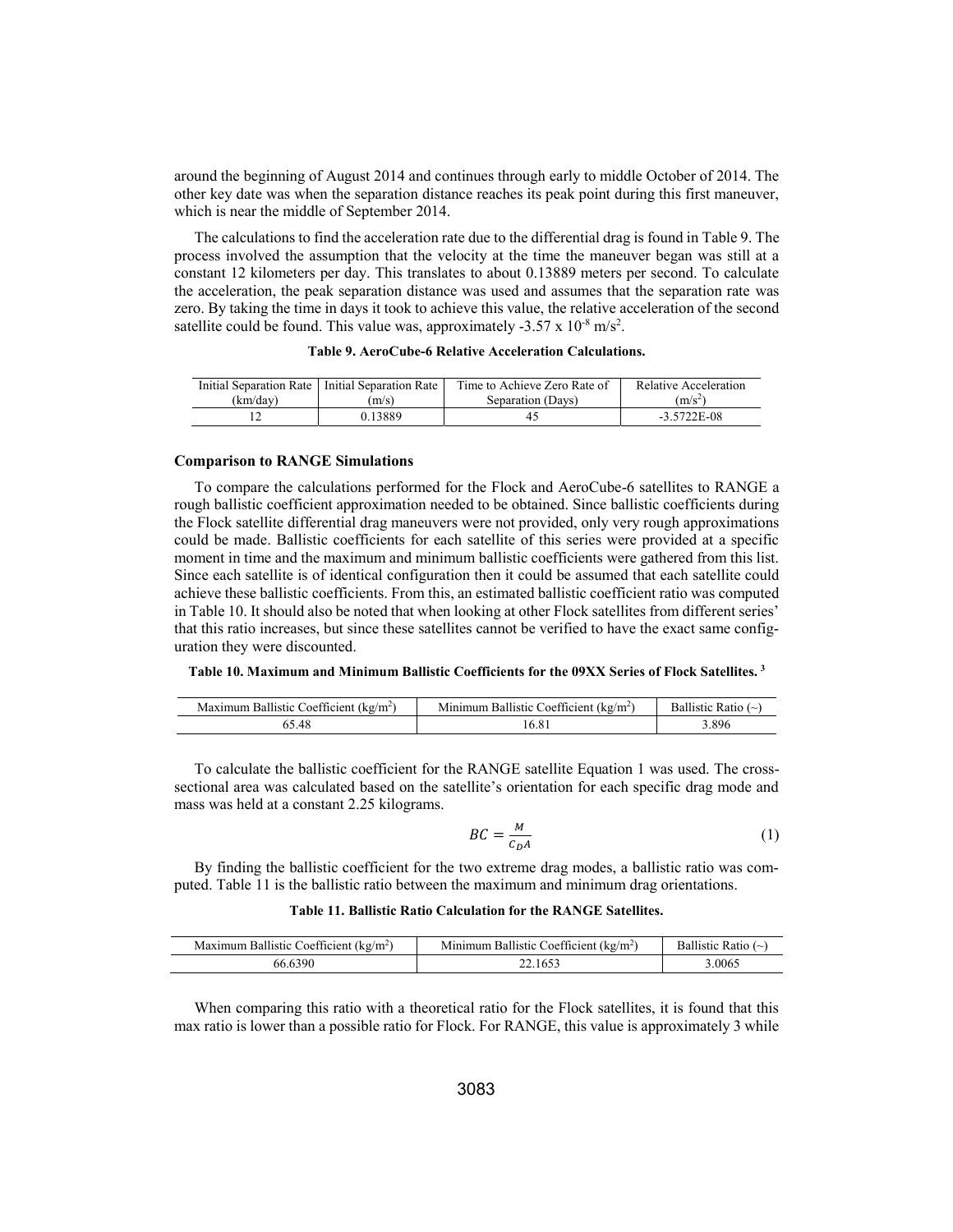it is closer to 4 for Flock. Because the ballistic ratios between these satellites are similar a direct comparison for study was deemed acceptable. It should be noted that RANGE is expected to operate at a lower altitude than Flock was designed to operate.

Even though Flock has a likely greater ballistic coefficient ratio, RANGE flies at a lower altitude which allows a slightly faster separation rate due to the increase in atmospheric density. Flock has an acceleration rate of 5.35 x  $10^{-7}$  which is lower than RANGE's max acceleration rate of 2.60 x 10-6, found in Table 3, but is not so different given the drop in altitude.

For the comparison with The Aerospace Corporation's AeroCube-6, it was found that AeroCube-6 had a relative acceleration magnitude of 3.5722 x  $10^{-8}$ , which was also smaller than RANGE's maximum relative acceleration rate. Some important notes, though, is that RANGE operates at a much lower altitude and the calculations for RANGE's acceleration rate had a ballistic coefficient ratio of around 3, as per Table 11. AeroCube-6 is over 120 kilometers higher in altitude at its lowest point with only slight changes in its orientation, which limits its ballistic coefficient ratio to around 1.2. AeroCube-6 is limited to a change in orientation angle of about 30° and when comparing RANGE at a pitch angle of 30°, with an acceleration rate of 4.43 x 10-7 m/s<sup> $\gamma$ </sup>2 the values become more in line. Given RANGE's lower altitude, it would be expected that RANGE would have a faster acceleration rate, additionally, the 30° limit for AeroCube-6 was its maximum and not a constant, so the lower acceleration rate appears to fit.

 From these evaluations, the data generated using the plugin compares well with the limited mission data available for the Planet and Aerospace Corp satellites. This is with full understanding that when actual RANGE satellite data is gathered some small adjustments may need to be made to achieve even more accurate results. The acceleration rates that were computed for RANGE appear to fall close to those for both the Flock satellites and for the Aerocube-6 satellites with slightly faster rates for the RANGE satellites expected due to the lower altitude. Additionally, the values between Flock and AeroCube-6 are close even though they have very different ballistic coefficient ratios and fly at slightly different altitudes.

## **CASE STUDY**

The purpose of the case study was to evaluate a possible maneuver schedule for the RANGE satellites after they finish their detumble and initiate a small kick-off force to separate the two satellites. The starting orbit, pre-separation but post de-tumbling, was set as a circular, near polar, orbit with an altitude of 500 km. A kick-off force would impart an instantaneous velocity change of 1 cm on each satellite in opposite directions along the in-track velocity direction. The orientation of the two satellites would be in the low drag, 90° pitch angle, mode when the kick-off maneuver would be initiated.

While the kick-off force is very low it alters both orbits by just enough to create a difference in the orbital periods of 0.0447 seconds. With a periapsis velocity of 7612.6 m/s, this results in a separation between the satellites through orbital drift of about 340 meters per orbit. At that rate, it would only take about 5 hours for the two satellites to drift beyond 1000 m. To counteract this separation an initial maneuver would be performed. After about 5 minutes to allow the satellites to clear enough distance, the satellite with the longer period changes its orientation to the high drag mode. The high drag mode causes this satellite to drop in altitude faster than the other satellite, causing its orbit to speed up.

Figure 6 is the separation distance between the satellites after the first maneuver was performed. The final planned orientation of the satellites is in the high drag mode where the antennae will be pointing at Earth. Because of this plan, the next step would be to match the orbital periods of the two satellites to stop the separation. Figure 6 also has the difference in the orbital period between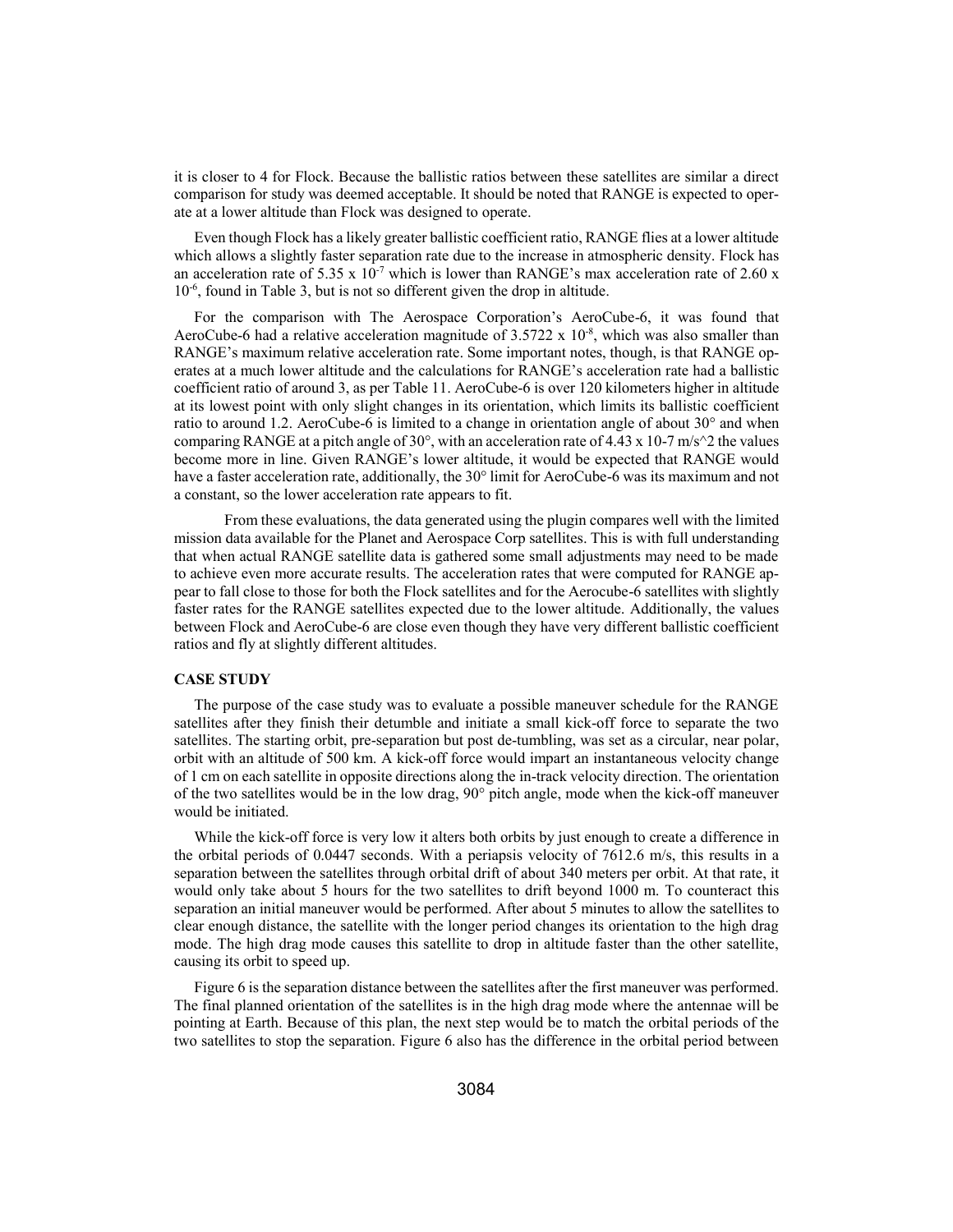the satellites and from this data the periods are relatively close approximately 6 hours after the kickoff separation. At this point the second satellite, the satellite in the low drag mode, slews until its orientation matches the high drag satellite.



**Figure 6. The Difference in Orbital Period and the Separation Distance between the Two Satellites after the First Maneuver.** 

After this second maneuver the satellites achieve a stable separation distance, as observed in Figure 7. Due to the kick-off maneuver and the fact that the drag forces do not impart instantaneous changes in velocity the final difference in separation and period have some oscillatory behaviors. It should also be noted that with a very small kick-off force, the absolute minimum mean distance between the satellites to stabilize is approximately 730 meters.



**Figure 7. The Difference in Orbital Period and the Separation Distance between the Two Satellites after the Second Maneuver.**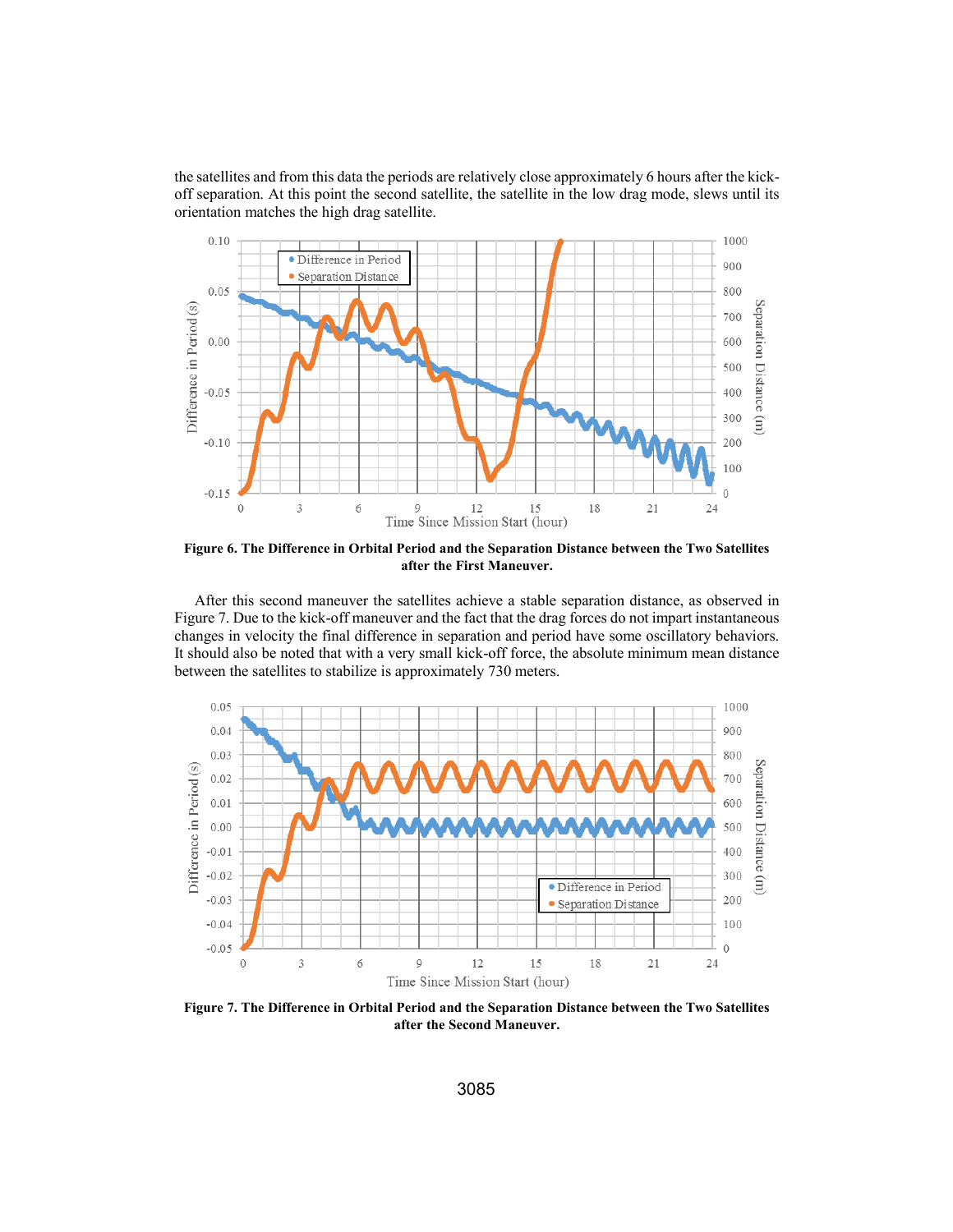The second part of the planned maneuver was to bring the satellites to a closer distance to better facilitate the mission's parameters. To do this, the leading satellite enters a low drag mode causing the trailing satellite to accelerate towards the leading satellite. The challenge with this maneuver is that the trailing satellite will not only close the distance, it will drop in altitude, so much so that even when the satellite hits the desired distance it will have a shorter orbital period and be moving at a faster pace. The trailing satellite would therefore just overtake the leading satellite, even if it was in the same orientation.

The solution to this problem was to have the trailing satellite perform an identical maneuver after a delay period. By mirroring the maneuver, the drop in altitude should be nearly identical for both satellites. There is, ultimately, a small difference in the drop in altitude because the leading satellite will return to high drag mode at a higher altitude than the other satellite, but as long as the maneuver is for brief periods, a few hours at max, then the difference is nearly negligible.

The maneuver would be a two step process for each satellite. The first step would be to enter the low drag orientation and to hold that mode for a set period. At the end of the desired period, the satellite would return to the high drag orientation. After a set delay period, the second satellite would follow the exact same process. This problem leads to two unknown values; the amount of time a satellite should be in the low drag mode and the length of time for the delay maneuver.

A key component to finding the unknown values was to calculate what the separation acceleration between the satellites. To find this, the leading satellite was placed into a low drag mode after the stabilized orbit was achieved. The maneuver was initiated when the difference in periods of the two satellites was close to zero during the small oscillations. Figure 8 is the difference in period and linear distance between the two satellites, just as in Figure 7, but the decrease in distance after the maneuver is evident.



**Figure 8. The Difference in Orbital Period and the Separation Distance between the Two Satellites after the Third Maneuver.** 

To calculate the acceleration, a second plot was created for the period during this phase of the mission before the trailing satellite overtakes the leading satellite. Figure 9 is the linear distance between the satellites and a second order trendline curve fit. When the actual acceleration value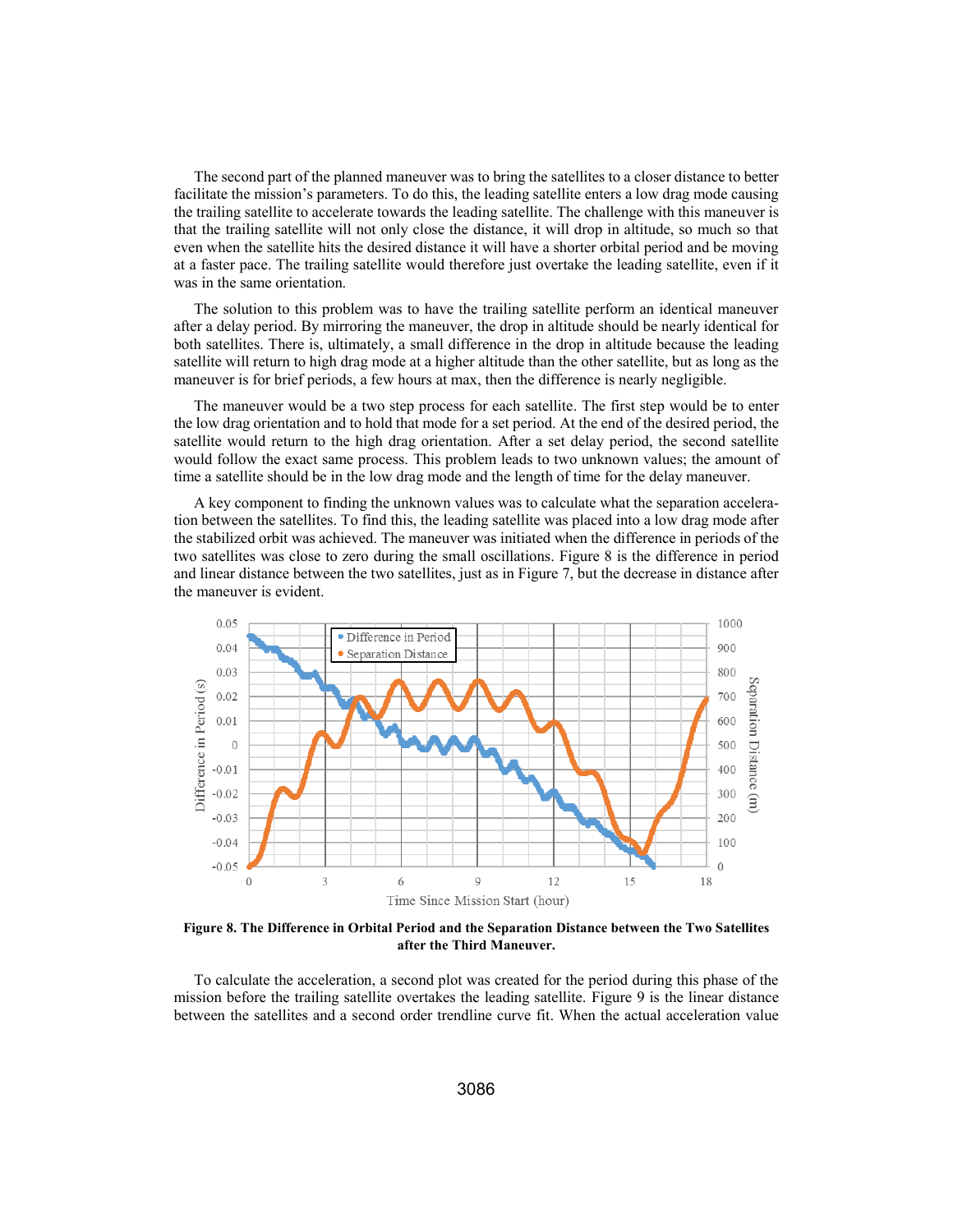

was calculated, this was factored in. From the plot, the acceleration between the satellites was calculated to be  $-2.34 \times 10^{-6}$  m/s<sup>2</sup>.

**Figure 9. Curve Calculation of the Linear Position as a Function of Time after the Third Maneuver to Calculate the Acceleration Rate of the Separation.** 

To calculate the time the maneuver should run for,  $t<sub>M</sub>$ , all that was needed was the desired change in distance, d, and the acceleration rate, a. Equation 2 is the formula that was used to find this value. This calculation was found by integrating the acceleration twice and rearranging it to solve for time.

$$
t_M = \sqrt{\frac{2 * d}{a}}\tag{2}
$$

The other variable that needed to be calculated was the time to delay,  $t<sub>D</sub>$ . Through testing and verification, Equation 3 was found. This equation is a very simple formula, but gives a first approximation of how long the delay should be. Once the first approximation is tested in STK with the plugin, the delay can be modified, usually only by a few minutes, to find a stable mean distance orbit where the satellites do not drift closer or further away from each other.

$$
t_D = \sqrt{\frac{d}{2 \cdot a}}\tag{3}
$$

In this scenario, using the same value for desired distance and acceleration as in Equation 2, the maneuver delay period was calculated to be 10647 seconds, or about 177 minutes. Combining the delay period with the maneuver time period for the leading satellite, a total maneuver time period of 532 minutes, or little under 9 hours. Figure 10 is the linear distance between the two satellites after this final maneuver process was undertaken. While the outcome did have the two satellites closing the separation and entering a stable distance apart, the actual final mean distance was much closer than anticipated, at about 70 meters apart. This could cause a slight issue in that at the lowest point of the oscillation the two satellites end up about 10 meters apart from each other, which would be closer than desired for safety reasons. The reason for this discrepancy in distance currently requires further testing, but is likely due to other factors, such as the different altitudes that the satellites begin their maneuvers at or possibly from having the maneuvers take place at different times in the orbital period. Secondarily, the oscillations are likely to grow in magnitude every time one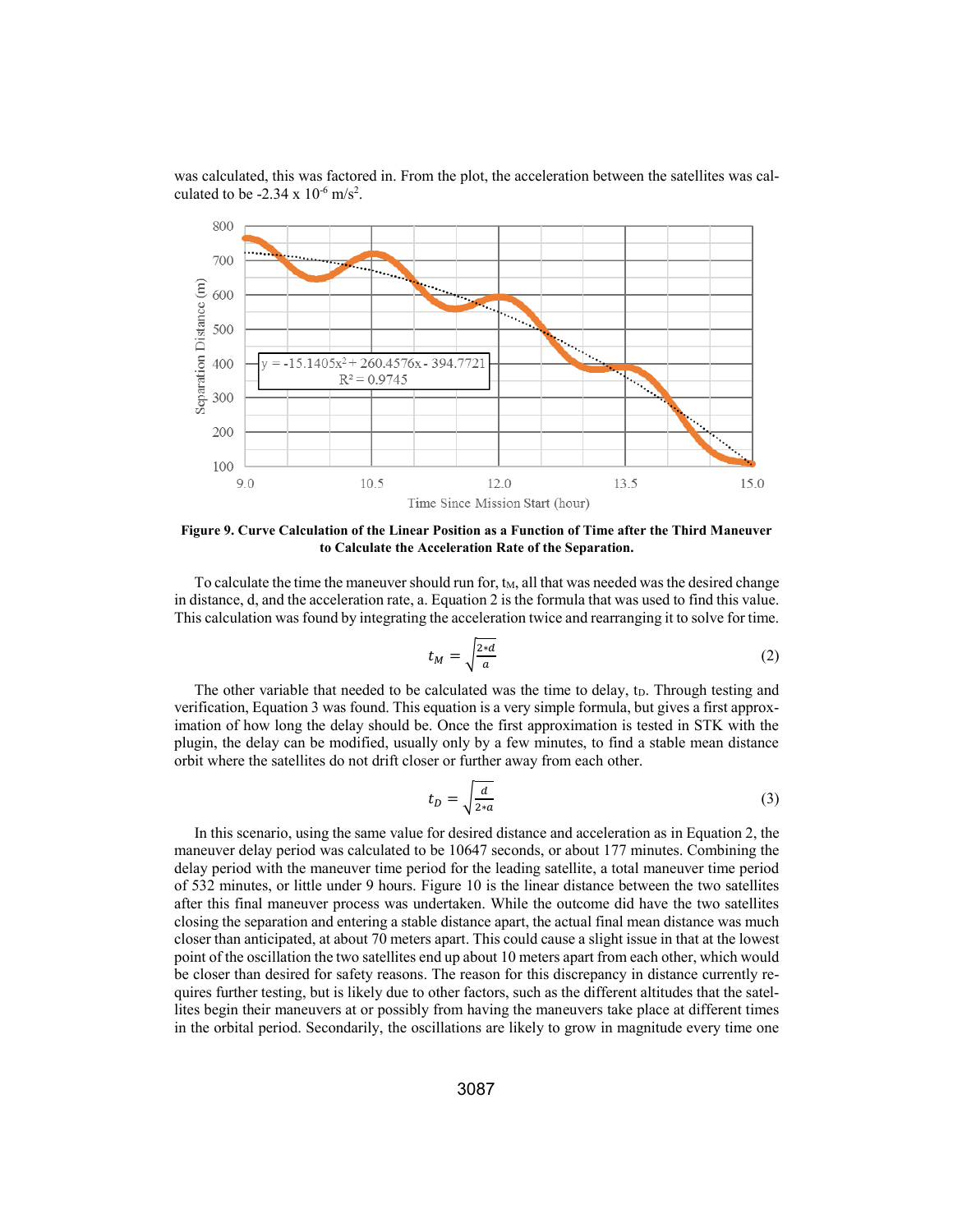of these types of maneuvers is performed. In this instance the peak to peak distance has grown to about 120 meters, so keeping these maneuvers to a minimum would be very prudent.



**Figure 10. Difference in the Separation Distance between the Two Satellites after the Last Maneuver.** 

## **AUTONOMOUS FORMATION FLYING**

An additional goal of the RANGE satellites is to incorporate autonomous formation flying without any user input, utilizing only an onboard closed-looped system to maintain stable distances between satellites. Ideally, the spacecraft will be able to evaluate the distance between the satellites and whether they are drifting closer together or apart. The satellites will then be able to make small adjustments to their orientations to correct this drift. The purpose of the autonomous maneuvers is to have the satellites make corrections without the operator having to make these adjustments themselves. This is important because the operators may not have access to the satellites for prolonged periods and if the satellites are drifting during the entirety of this period they may begin to separate to a range that would call for much more drastic maneuvers, which could cause greater oscillations in the separation distance and decay the altitudes of the satellites at a faster rate. Additionally, it increases the chance of error due to over or under correction, which could exacerbate any problem with the satellite's distance. Figure 11 is a flow diagram that the satellite's onboard computer would conceivably follow to utilize autonomous formation flight control. For this diagram, t is the time since the acquisition of GPS positioning data, e is the allowable error, tc is the time constant the operator chooses for the maneuver period, and K is a multiplication constant to adjust the overshoot for the time constant. K is also needed because this process would be updating with each iteration and without K this creates an underdamped system. AT and BT are the orbital periods for satellites A and B, respectively. The 'a' matrix would be a large table of acceleration rates for various degrees of orientation for both satellites at multiple altitudes.

The two satellites should be in near constant contact with each other through the onboard UHF radios, which will transmit the GPS-derived position and inter-satellite range from the laser ranging system. This knowledge should enable the satellites to compute the linear distance between each satellite at any given time. Due to the nature of the orbits, after the separation maneuver there is likely to be an oscillation between the satellites distance. As seen in the previous section, even the initial maneuvers to stabilize the orbits can create oscillations of over 100 meters. Therefore, it is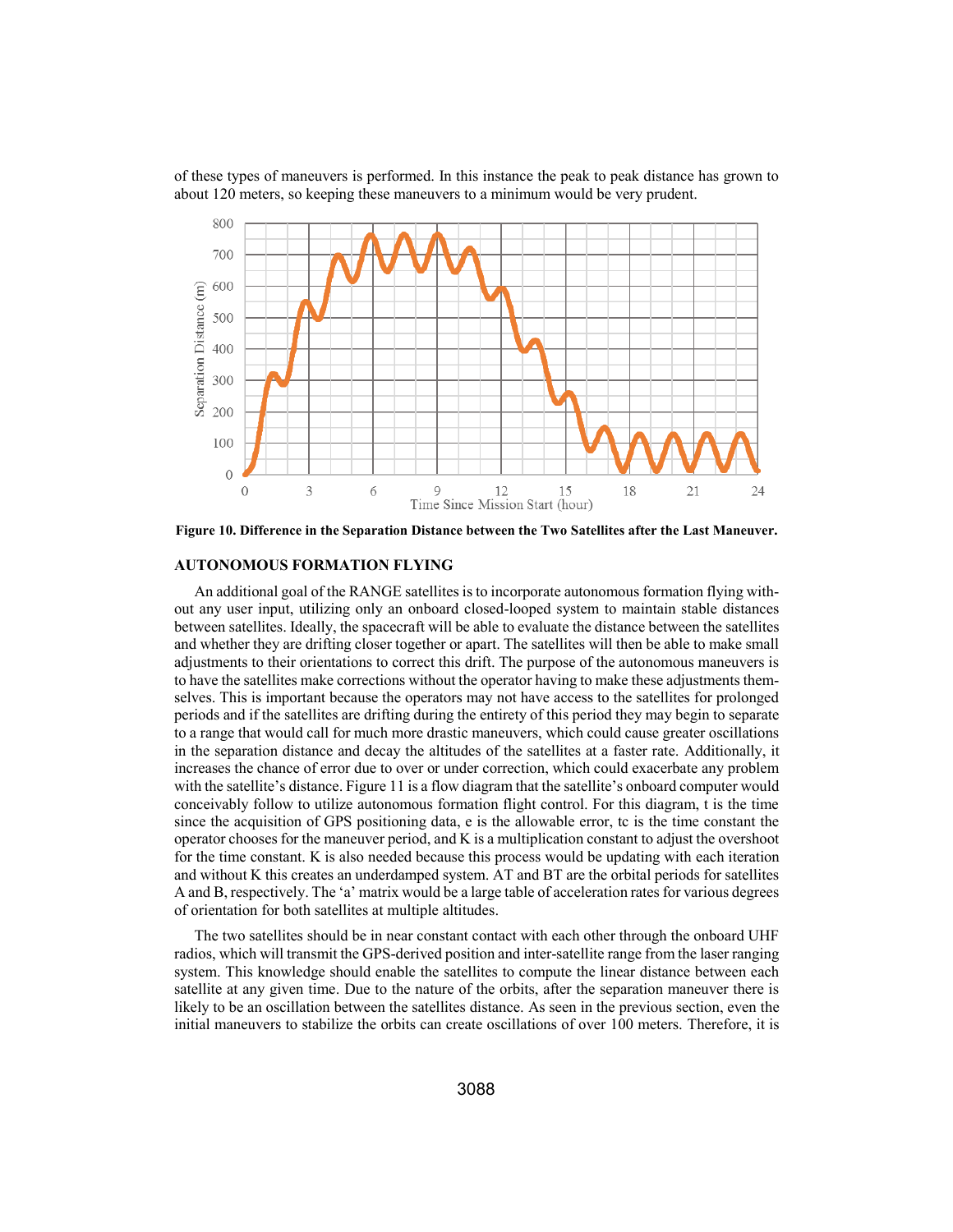important for the satellites to have a sample period that would include these oscillations in distance and to calculate a mean distance. The oscillation period matches the current orbital period of the satellite, so the sample period should continuously adjust to match. To reduce error, a sample period that could include multiple orbits would be preferred. The smaller the iteration time the higher the fidelity can be achieved, but this will ultimately be limited by the satellite's hardware limitations. The mean distance can be calculated on a rolling basis in order calculate whether the mean distance is changing. A rate of change of the mean distance will be calculated onboard the satellites over a period set by the operators.

If the onboard computers calculate that the rate of change does not exceed the allowable error, then the satellites will not perform any corrective maneuvers. The allowable error should be fairly small so that any drift that is observed does not impact the mission objectives. If the mean distance rate is not within the acceptable range, then the satellites would then calculate an acceleration rate that would work with the chosen time constant by using Equations 2 and 3 in a slightly modified fashion. It would also utilize the previously mentioned 'a' matrix. This matrix would potentially be a small database of acceleration rates for the two satellites at different angles of attack and different altitudes. This would be generated using the plugin and STK to calculate the rates as was done before, though this could potentially have many more increments of angles of attack between -90° and 90 $^{\circ}$ . Secondly, it would not assume one satellite would be in the 0 $^{\circ}$  high drag orientation. Since the satellites will be performing multiple maneuvers and tests, it is conceivable that the satellites may need to perform corrective maneuvers even when at different orientations. This matrix would incorporate all these various pitch angles into the matrix. Additionally, since the acceleration rates are dependent on atmospheric density the matrix would have to have acceleration rates for different altitudes as well. The altitude and pitch angle increments would be decided by the operators based on the time it takes to process them in STK and the onboard storage capabilities of the satellites.

With the acceleration rate needed now computed, it would be multiplied by some constant value. This allows the system to become a critically damped closed-loop system that could be more easily adjusted instead of completely redoing the 'a' matrix should the values need to be adjusted. Since this would be a closed-loop system this value would allow the satellites to make quicker corrections because the system will constantly be updating and without the constant it becomes an underdamped system that could take extremely long periods to correct any drift rates. The next step involves a comparison of the orbital periods between the satellites. Whichever satellite has the lower orbital period will reorient itself to a lower drag orientation based upon the acceleration rate chosen in the 'a' matrix. For example, should the drift rate be non-zero and Satellite A have a larger orbital period with both satellites at a pitch angle of 45°, then Satellite B would adjust its orientation an angle between 46° and 90°, depending on the preselected angle required for the time constant. The reason that the satellite in the lower orbital period goes into the lower drag mode is to extend the life of the mission. The other satellite could enter a higher drag mode with the same affect, but this method would achieve stability at a lower altitude than the previous method. If the satellites are constantly making adjustments it could reduce the satellites' lifespans. Since this is an closedloop system, these corrections would continuously update, making a more adaptable system. Fundamentally, the autonomous formation flying should allow the satellites to require less station keeping and reduce the amount of communication between the operator and the satellites, thus increasing the amount of communication bandwidth that can be dedicated for the science portion of the mission.

The value of the autonomous formation flight is that the satellites themselves can handle the drift that could appear between the satellites. Drift could be caused by extremely small amounts of unexpected drag due to variations in atmospheric density while performing maneuvers that lead to tiny changes in the orbits of the satellites. Additionally, if there are minor errors in the expectations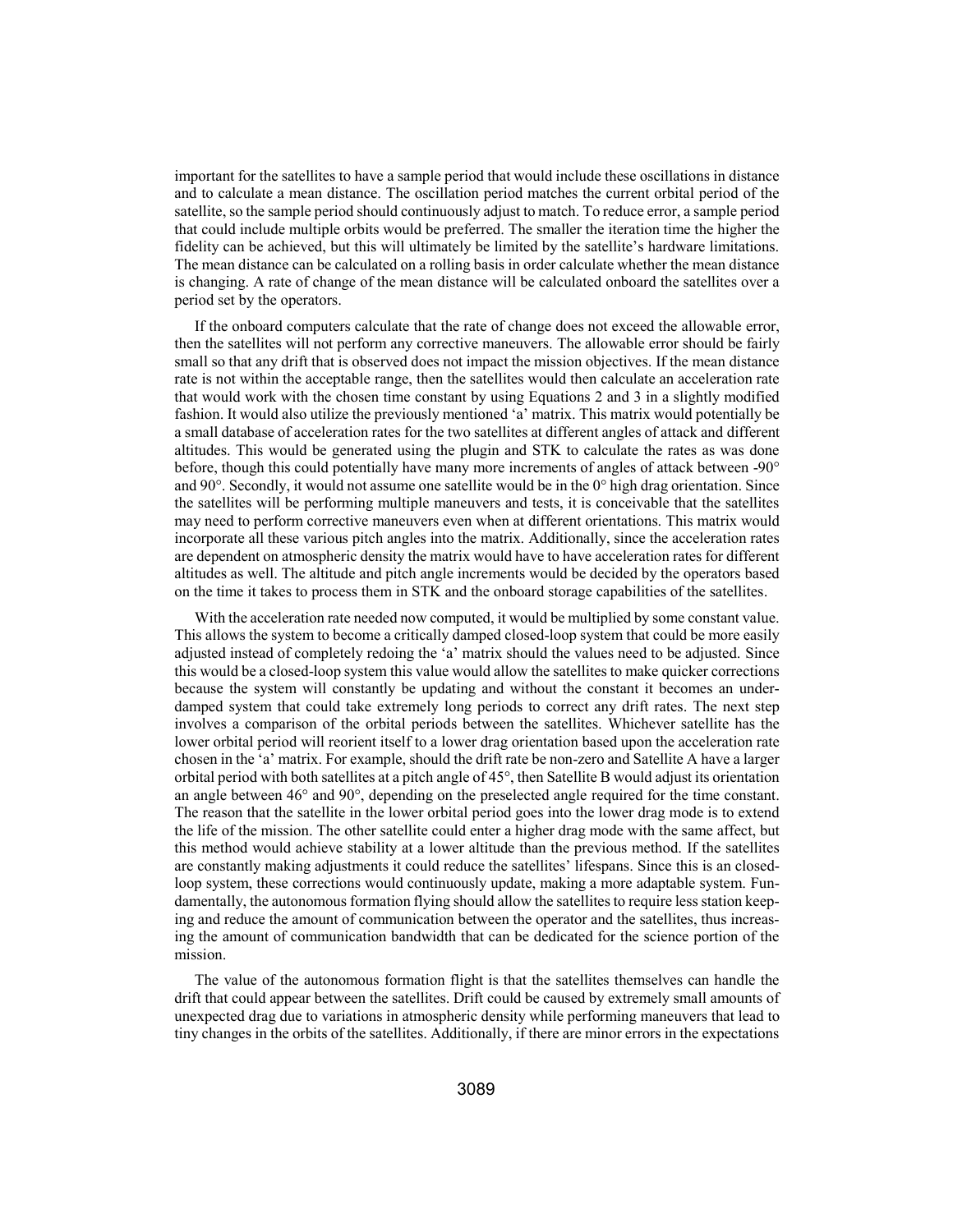of the reaction wheels or torque rods the two satellites may not be matching orientations exactly as planned. This slight difference between the expected and real pitch angles can have drastic drift results. Table 12 is the number of days until the satellites exceed 1000 meters in linear separation distance with one satellite in the fixed high drag orientation and the other satellite altered by the listed change in degrees. If the satellite is off its pitch angle by only 15° then the satellite could exceed ideal mission parameters within a little over a day and a half. This also presumes that the two satellites are right next to each other. If the operators are unable to contact the satellites during this period, then the satellites may drift beyond a point of no return.



**Figure 11. Block Diagram of the Theoretical Procedure Onboard for Autonomous Formation Flight** 

| Table 12. Days for the Linear Distance between RANGE Satellites to Exceed 1000 meters as a Function |
|-----------------------------------------------------------------------------------------------------|
| of the Change in Degrees from the High Drag Orientation for the Second Satellite.                   |
|                                                                                                     |

| Change in Degrees $(°)$ | Days  | Change in Degrees $(°)$ | Days                    |
|-------------------------|-------|-------------------------|-------------------------|
| 3                       | 9.144 | $-3$                    | 7.104                   |
| 6                       | 4.674 | -6                      | 7.304                   |
| 9                       | 3.162 | $-9$                    | No Value <sup>†††</sup> |
| 12                      | 2.302 | $-12$                   | 3.590                   |
| 15                      | 1.713 | $-15$                   | 1.896                   |
| 30                      | 0.763 | $-30$                   | 0.786                   |
| 45                      | 0.512 | $-45$                   | 0.524                   |
| 60                      | 0.408 | $-60$                   | 0.412                   |
| 75                      | 0.349 | $-75$                   | 0.350                   |
| 90                      | 0.313 | -90                     | 0.312                   |

There are some potential problems with this process that would eventually have to be addressed. First, the biggest issue would be from any loss in data acquisition. Since the linear distance is almost guaranteed to be oscillatory, should data at the peaks be dropped, especially for an extended period, then the mean distance between satellites could potentially be unreliable. This could cause the satellites to perform corrective maneuvers for perceived, but non-real, problems. Depending on the

l

<sup>†††</sup> Exceeded time parameters of recorded data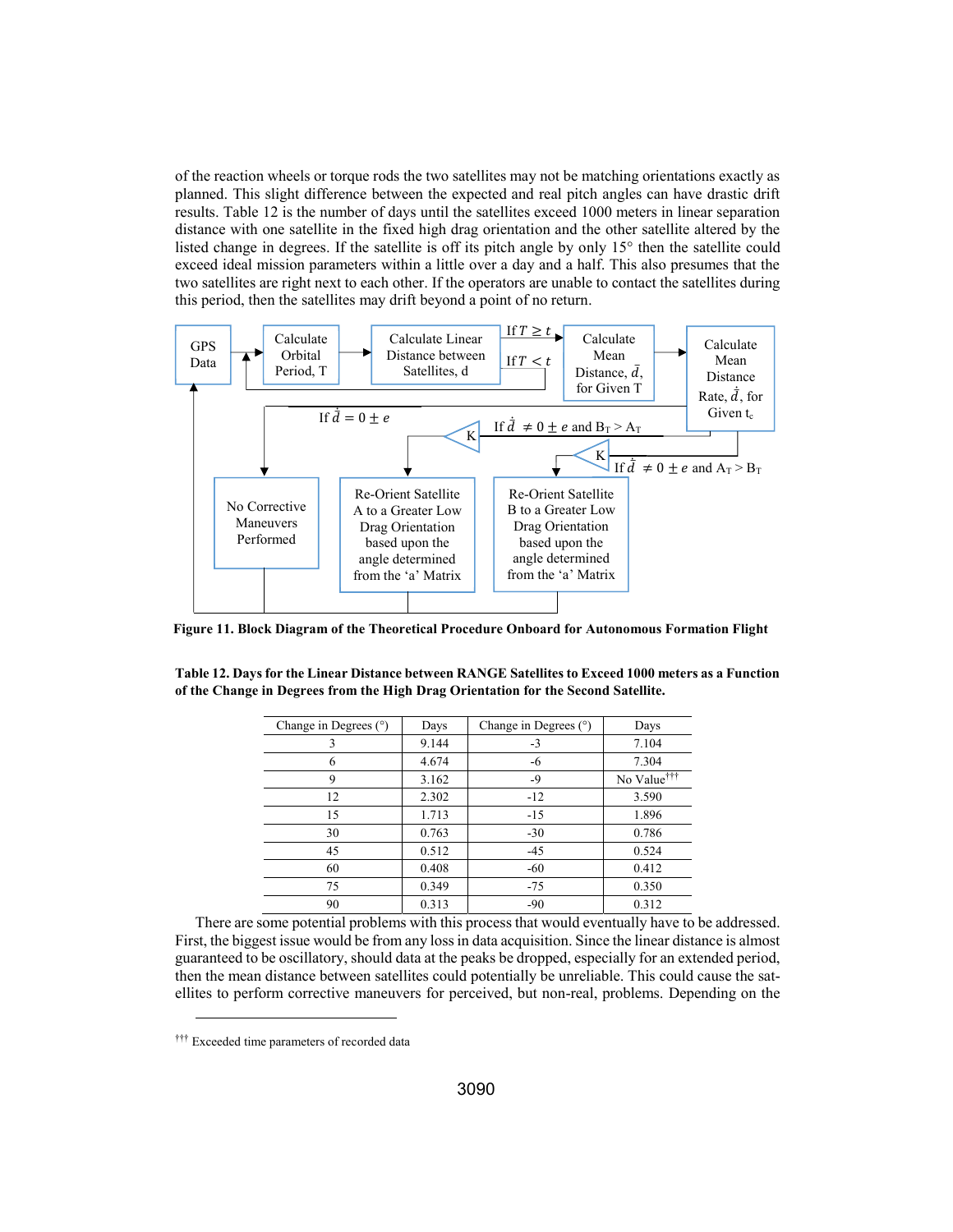amount of correction that the satellites perform, it may be necessary for an operator to step in before the satellites spiral out of range. This can be mitigated by extending the period for the evaluation of the drift rate and by limiting the angles of the corrective maneuvers to small changes. A second potential problem arises if the satellites try to perform corrective maneuvers while they are close to each other, raising the potential for an inflight collision. To combat this problem, a minimum safe distance may need to be implemented such that no maneuvers would be performed while the satellites are too close together, or to alter which satellite performs the maneuver. Another potential problem is related to the limits of control of the satellite. Currently the orbital maneuvers only incorporate a pitch angle change and limits the range to  $\pm 90^\circ$ . If the two satellites are near the end ranges they may not be able to go into a greater low drag orientation. To overcome this, a system would have to be in place to enable the other satellite to engage in a maneuver that would push it further towards a high drag orientation. Another possible solution would be for both satellites to perform maneuvers, but this could complicate the results and increase the potential for error. The last potential problem relates to the fact that the predicted acceleration rates are heavily determined by theoretical atmospheric densities that are in STK. Should the satellites enter regions where these densities are vastly different than the expected the acceleration rates could be incorrect, leading to unexpected results. Ideally, this would be overcome through the constant iterations of the process and by potentially tweaking the K value.

#### **CONCLUSION**

The findings of this report are that CubeSat's should be able to be flown in reliable formation flying using only differential drag maneuvers. Using STK's HPOP propagator along with the designed plugin that takes into account rarefied flow characteristics the RANGE satellites should theoretically be able to maintain orbits with fairly stable, albeit oscillatory, distances and through changes in satellite orientation be able to alter the distance between them. This was achieved through testing the two satellites in different orientations in STK and plotting the relative acceleration rates that were observed between them. This data was useful in order to plan future maneuver schedules, allowing planning that will meet the mission requirements. It was also useful for the evaluation of the behavior of the satellites after the initial separation was performed using a kickoff force.

The differential drag acceleration rates also appear to be close to both Flock and Aerocube-6's acceleration rates, thus lending credence to the verification process. Additionally, the model comparison analysis showed that while the acceleration rates and distances are close to the plugin, the difference between the constant ballistic coefficient against the plugin's data could have very different results when it is performed in a real world scenario. By utilizing the rarefied aerodynamics database, the goal is to achieve more accurate predictive models for the satellites, thus increasing the lifespan of the mission by keeping them within the limiting distance of the mission parameters.

Ultimately, this data should be able to be used in creating an autonomous formation flight system onboard the satellites. This system would allow the satellites to keep stable distances while not under observation, thus increasing the time that can be dedicated towards the scientific goals and reducing the bandwidth dedicated to orbital station keeping. The value of this system goes beyond the RANGE mission, in that keeping CubeSats in stable formations could have many positive uses.

All of this data is still in the realm of numerical simulation for this paper and the next step would be to gather real world data once the RANGE satellites are launched. When this data is processed it will be compared to the current plugin and the drag forces that were generated using the rarefied flow characteristics model. This model has a built in constant modifier value and can be altered to